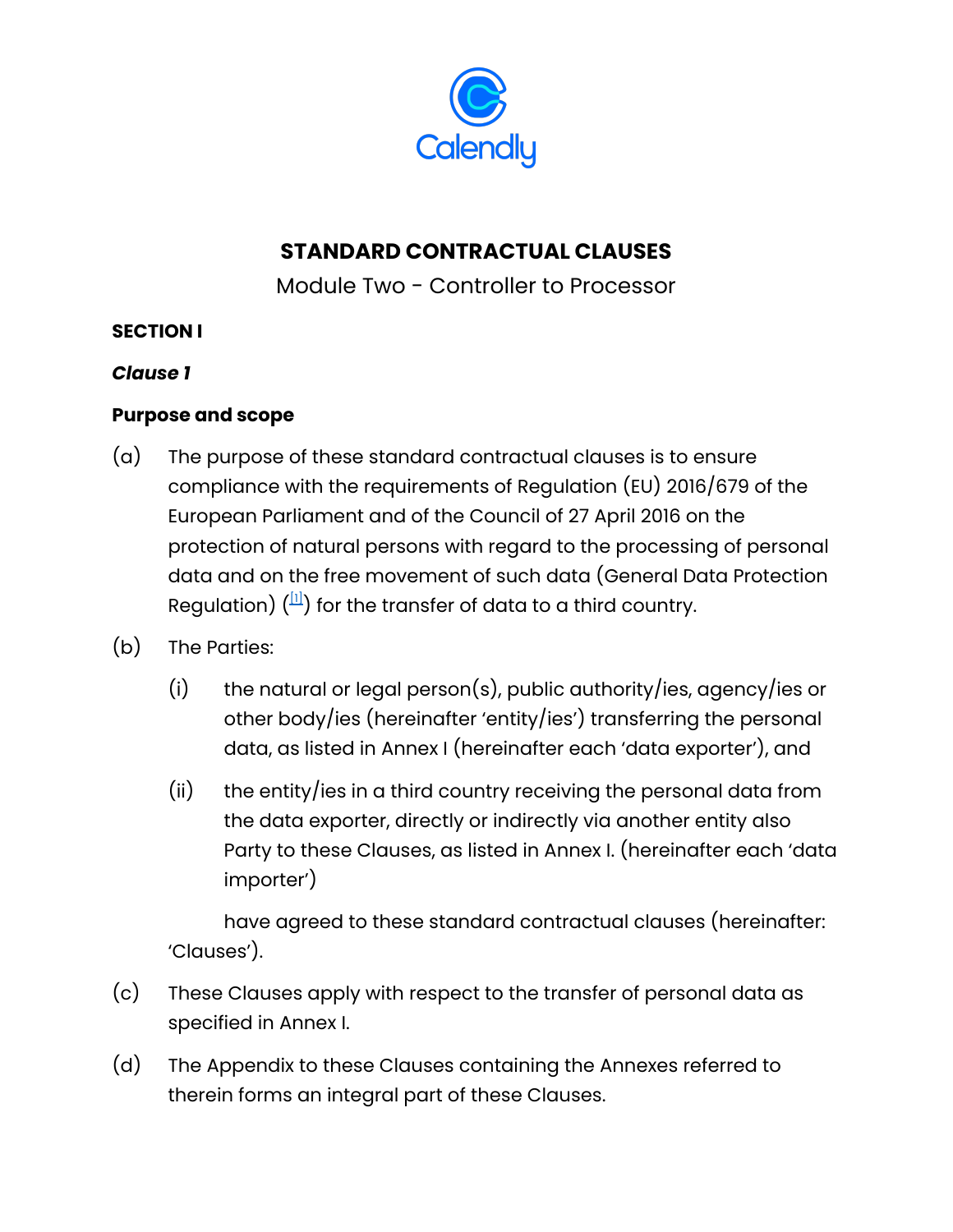

## *Clause 2*

## **Effect and invariability of the Clauses**

- (a) These Clauses set out appropriate safeguards, including enforceable data subject rights and effective legal remedies, pursuant to Article  $46(1)$  and Article  $46(2)(c)$  of Regulation (EU) 2016/679 and, with respect to data transfers from controllers to processors and/or processors to processors, standard contractual clauses pursuant to Article 28(7) of Regulation (EU) 2016/679, provided they are not modified, except to select the appropriate Module(s) or to add or update information in the Appendix. This does not prevent the Parties from including the standard contractual clauses laid down in these Clauses in a wider contract and/or to add other clauses or additional safeguards, provided that they do not contradict, directly or indirectly, these Clauses or prejudice the fundamental rights or freedoms of data subjects.
- (b) These Clauses are without prejudice to obligations to which the data exporter is subject by virtue of Regulation (EU) 2016/679.

## *Clause 3*

## **Third-party beneficiaries**

- (a) Data subjects may invoke and enforce these Clauses, as third-party beneficiaries, against the data exporter and/or data importer, with the following exceptions:
	- (i) Clause 1, Clause 2, Clause 3, Clause 6, Clause 7;
	- (ii) Clause 8.1(b),  $8.9(a)$ , (c), (d) and (e);
	- (iii) Clause  $9(a)$ ,  $(c)$ ,  $(d)$  and  $(e)$ ;
	- $(iv)$  Clause 12 $(a)$ ,  $(d)$  and  $(f)$ ;
	- (v) Clause 13;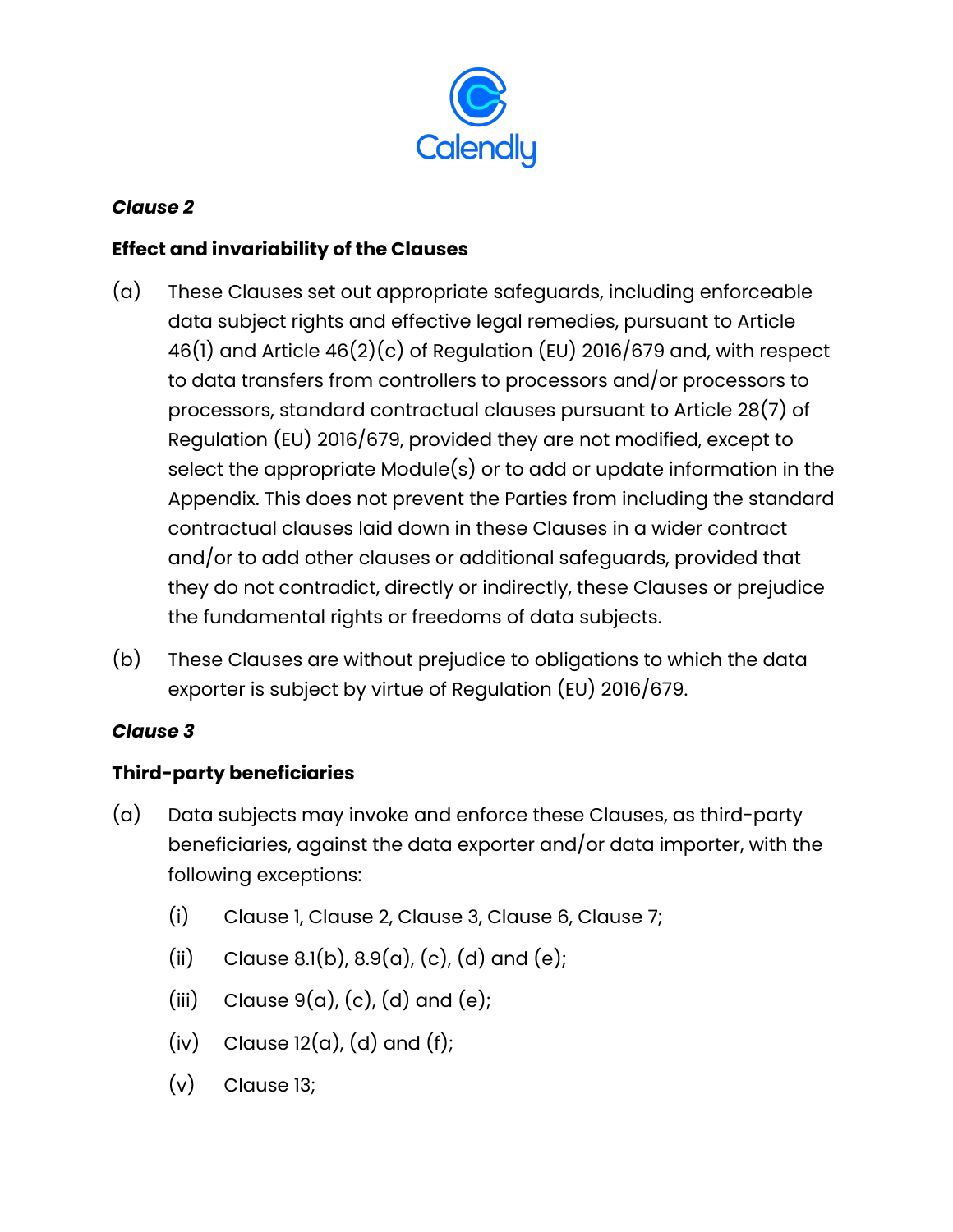

- $(vi)$  Clause 15.1 $(c)$ ,  $(d)$  and  $(e)$ ;
- $(vii)$  Clause 16 $(e)$ ;
- (viii) Clause  $18(a)$  and  $(b)$ .
- (b) Paragraph (a) is without prejudice to rights of data subjects under Regulation (EU) 2016/679.

## *Clause 4*

## **Interpretation**

- (a) Where these Clauses use terms that are defined in Regulation (EU) 2016/679, those terms shall have the same meaning as in that Regulation.
- (b) These Clauses shall be read and interpreted in the light of the provisions of Regulation (EU) 2016/679.
- (c) These Clauses shall not be interpreted in a way that conflicts with rights and obligations provided for in Regulation (EU) 2016/679.

# *Clause 5*

# **Hierarchy**

In the event of a contradiction between these Clauses and the provisions of related agreements between the Parties, existing at the time these Clauses are agreed or entered into thereafter, these Clauses shall prevail.

# *Clause 6*

# **Description of the transfer(s)**

The details of the transfer(s), and in particular the categories of personal data that are transferred and the purpose(s) for which they are transferred, are specified in Annex I

## *Clause 7*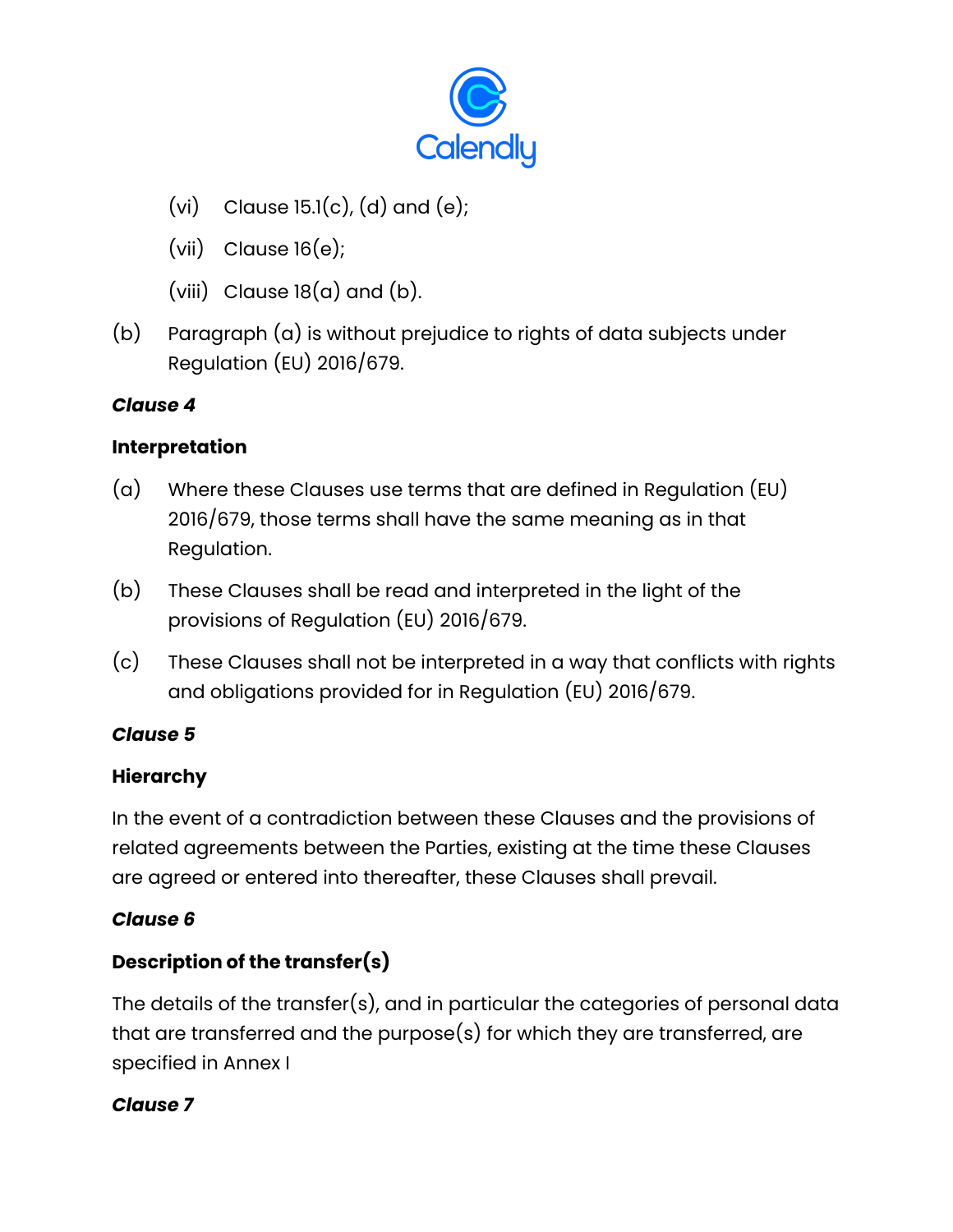

## *[INTENTIONALLY LEFT BLANK]*

### **SECTION II – OBLIGATIONS OF THE PARTIES**

#### *Clause 8*

## **Data protection safeguards**

The data exporter warrants that it has used reasonable efforts to determine that the data importer is able, through the implementation of appropriate technical and organisational measures, to satisfy its obligations under these Clauses.

### **8.1 Instructions**

- (a) The data importer shall process the personal data only on documented instructions from the data exporter. The data exporter may give such instructions throughout the duration of the contract.
- (b) The data importer shall immediately inform the data exporter if it is unable to follow those instructions.

#### **8.2 Purpose limitation**

The data importer shall process the personal data only for the specific purpose(s) of the transfer, as set out in Annex I, unless on further instructions from the data exporter.

#### **8.3 Transparency**

On request, the data exporter shall make a copy of these Clauses, including the Appendix as completed by the Parties, available to the data subject free of charge. To the extent necessary to protect business secrets or other confidential information, including the measures described in Annex III and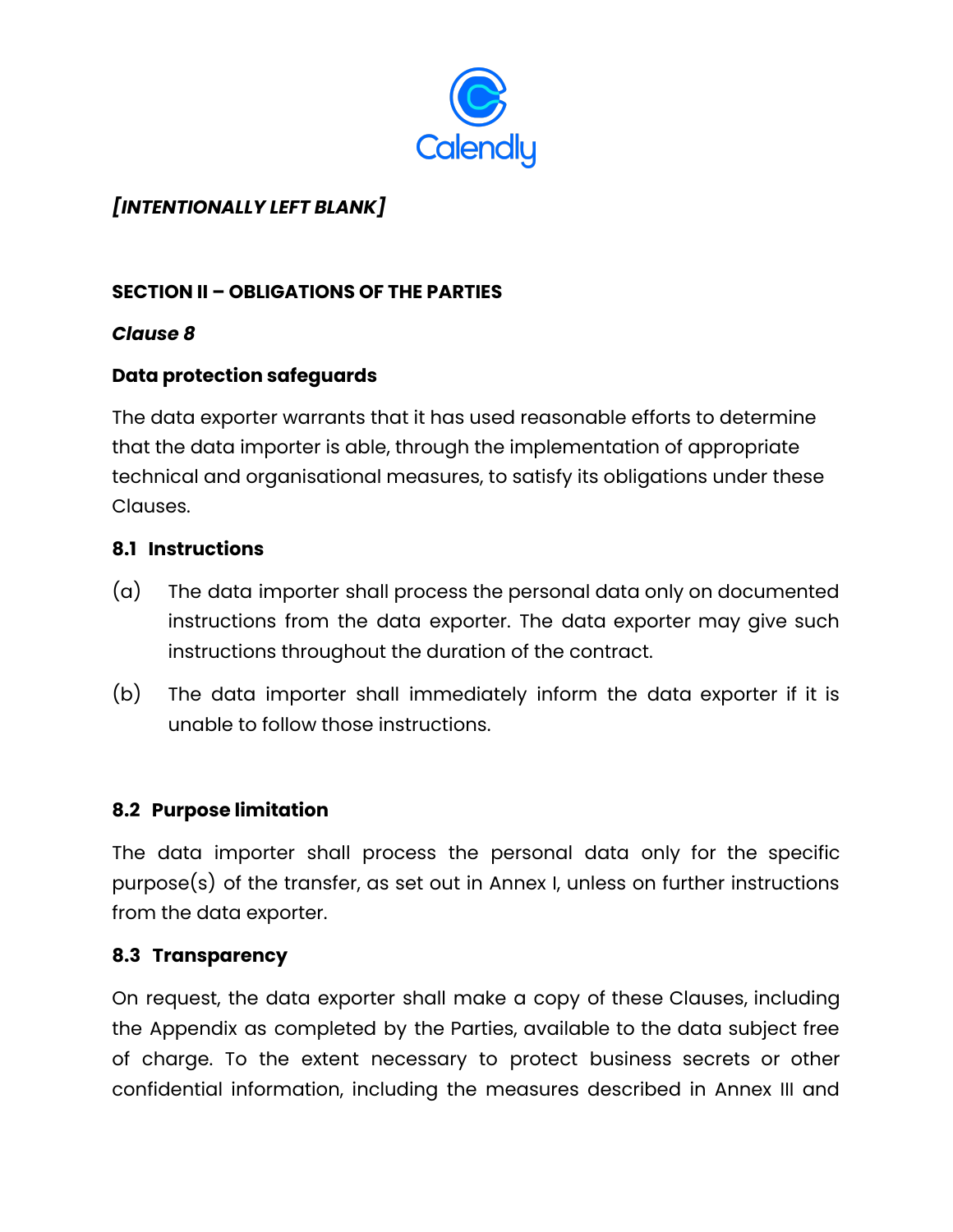

personal data, the data exporter may redact part of the text of the Appendix to these Clauses prior to sharing a copy, but shall provide a meaningful summary where the data subject would otherwise not be able to understand the its content or exercise his/her rights. On request, the Parties shall provide the data subject with the reasons for the redactions, to the extent possible without revealing the redacted information. This Clause is without prejudice to the obligations of the data exporter under Articles 13 and 14 of Regulation (EU) 2016/679.

## **8.4 Accuracy**

If the data importer becomes aware that the personal data it has received is inaccurate, or has become outdated, it shall inform the data exporter without undue delay. In this case, the data importer shall cooperate with the data exporter to erase or rectify the data.

## **8.5 Duration of processing and erasure or return of data**

Processing by the data importer shall only take place for the duration specified in Annex I. After the end of the provision of the processing services, the data importer shall, at the choice of the data exporter, delete all personal data processed on behalf of the data exporter and certify to the data exporter that it has done so, or return to the data exporter all personal data processed on its behalf and delete existing copies. Until the data is deleted or returned, the data importer shall continue to ensure compliance with these Clauses. In case of local laws applicable to the data importer that prohibit return or deletion of the personal data, the data importer warrants that it will continue to ensure compliance with these Clauses and will only process it to the extent and for as long as required under that local law. This is without prejudice to Clause 14, in particular the requirement for the data importer under Clause 14(e) to notify the data exporter throughout the duration of the contract if it has reason to believe that it is or has become subject to laws or practices not in line with the requirements under Clause  $14(a)$ .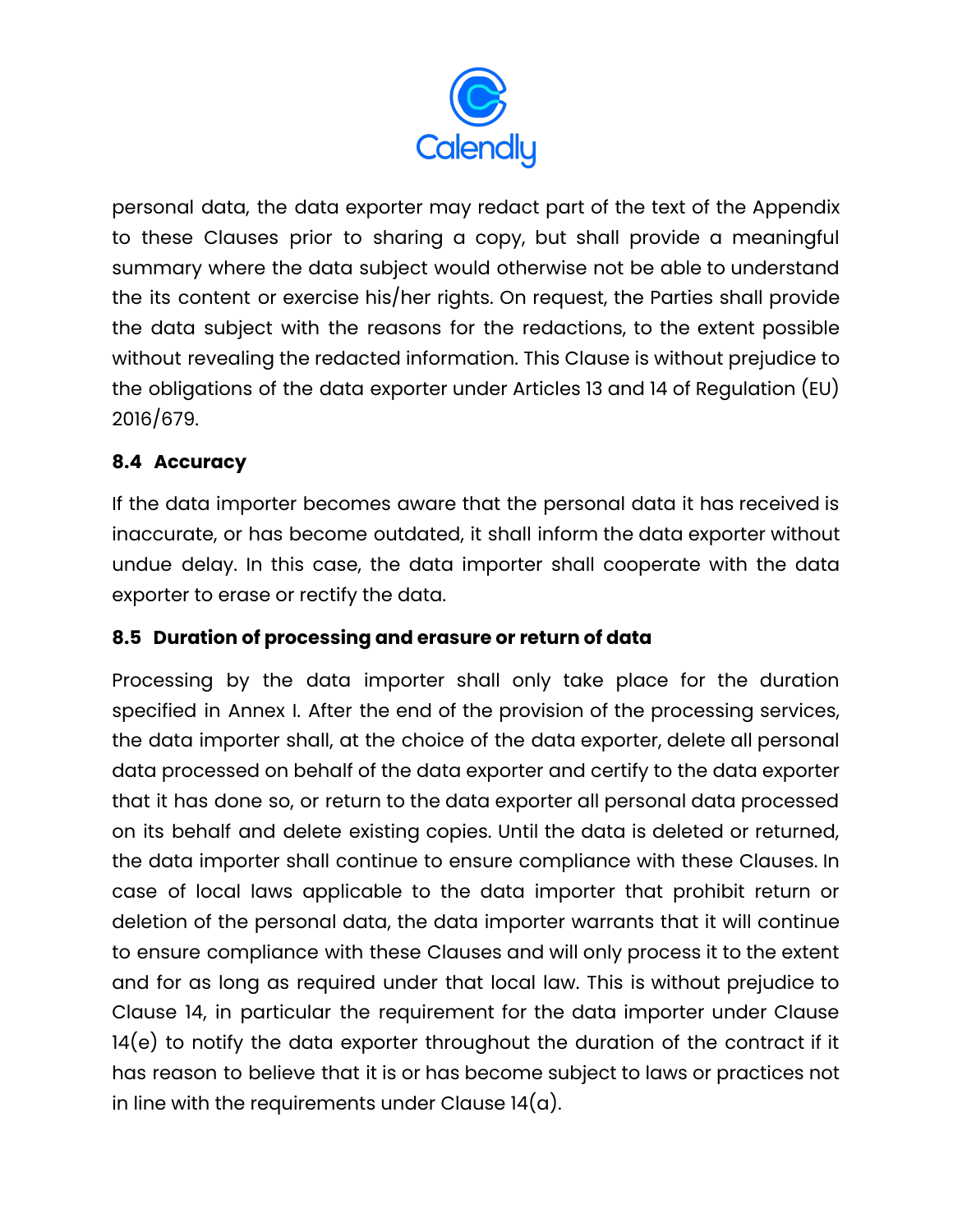

#### **8.6 Security of processing**

- (a) The data importer and, during transmission, also the data exporter shall implement appropriate technical and organisational measures to ensure the security of the data, including protection against a breach of security leading to accidental or unlawful destruction, loss, alteration, unauthorised disclosure or access to that data (hereinafter 'personal data breach'). In assessing the appropriate level of security, the Parties shall take due account of the state of the art, the costs of implementation, the nature, scope, context and purpose(s) of processing and the risks involved in the processing for the data subjects. The Parties shall in particular consider having recourse to encryption or pseudonymisation, including during transmission, where the purpose of processing can be fulfilled in that manner. In case of pseudonymisation, the additional information for attributing the personal data to a specific data subject shall, where possible, remain under the exclusive control of the data exporter. In complying with its obligations under this paragraph, the data importer shall at least implement the technical and organisational measures specified in Annex III. The data importer shall carry out regular checks to ensure that these measures continue to provide an appropriate level of security.
- (b) The data importer shall grant access to the personal data to members of its personnel only to the extent strictly necessary for the implementation, management and monitoring of the contract. It shall ensure that persons authorised to process the personal data have committed themselves to confidentiality or are under an appropriate statutory obligation of confidentiality.
- (c) In the event of a personal data breach concerning personal data processed by the data importer under these Clauses, the data importer shall take appropriate measures to address the breach, including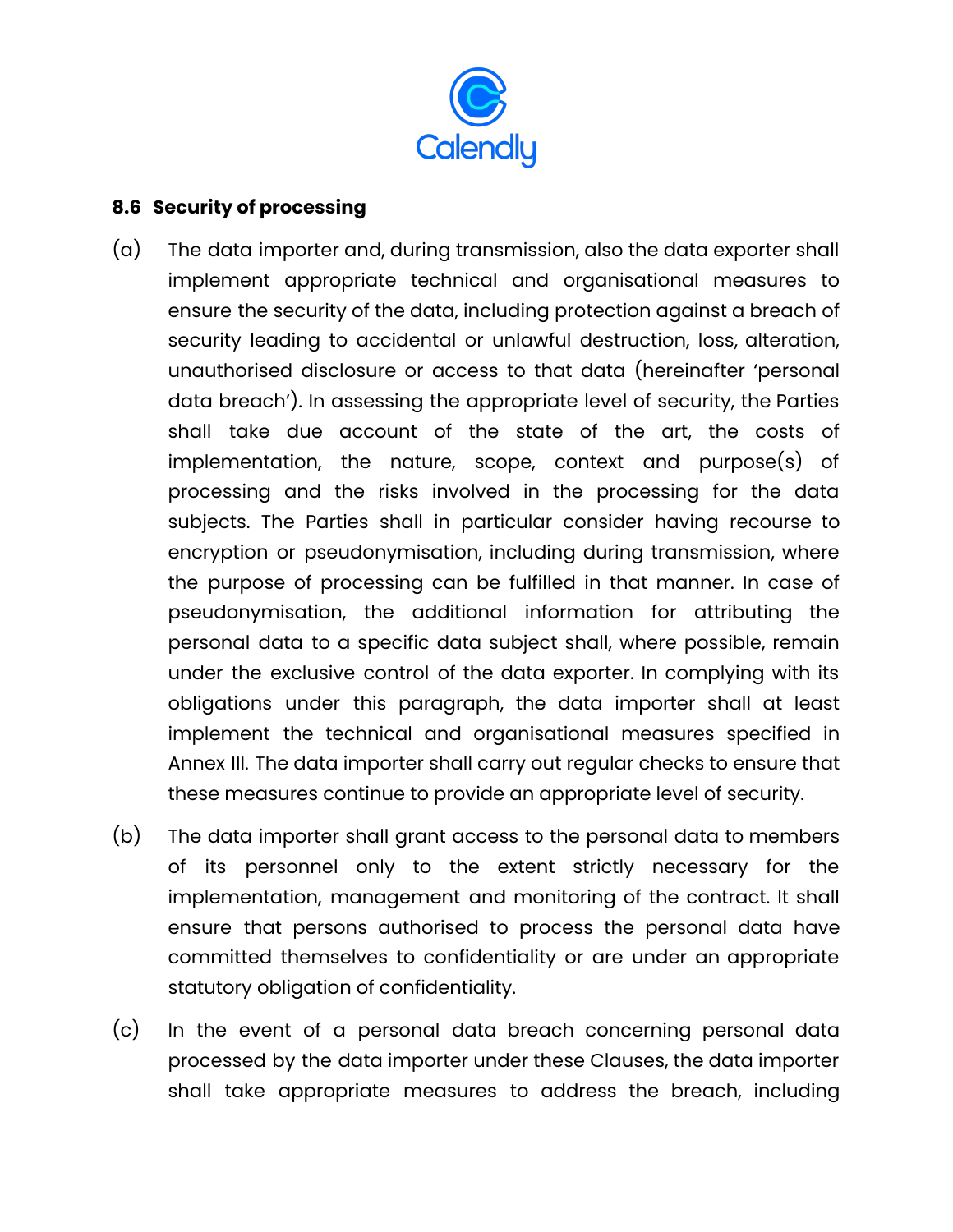

measures to mitigate its adverse effects. The data importer shall also notify the data exporter without undue delay after having become aware of the breach. Such notification shall contain the details of a contact point where more information can be obtained, a description of the nature of the breach (including, where possible, categories and approximate number of data subjects and personal data records concerned), its likely consequences and the measures taken or proposed to address the breach including, where appropriate, measures to mitigate its possible adverse effects. Where, and in so far as, it is not possible to provide all information at the same time, the initial notification shall contain the information then available and further information shall, as it becomes available, subsequently be provided without undue delay.

(d) The data importer shall cooperate with and assist the data exporter to enable the data exporter to comply with its obligations under Regulation (EU) 2016/679, in particular to notify the competent supervisory authority and the affected data subjects, taking into account the nature of processing and the information available to the data importer.

#### **8.7 Sensitive data**

Where the transfer involves personal data revealing racial or ethnic origin, political opinions, religious or philosophical beliefs, or trade union membership, genetic data, or biometric data for the purpose of uniquely identifying a natural person, data concerning health or a person's sex life or sexual orientation, or data relating to criminal convictions and offences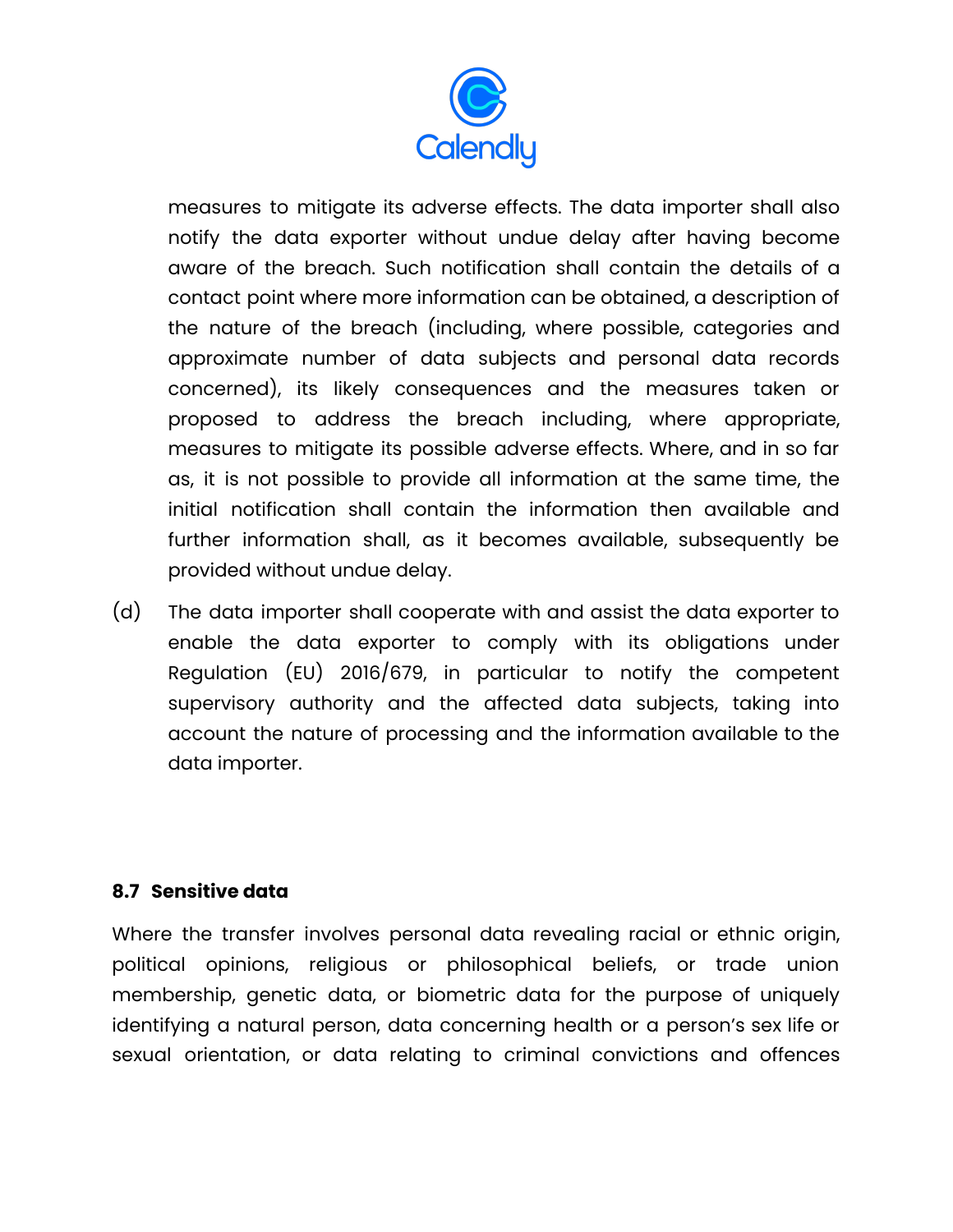

(hereinafter 'sensitive data'), the data importer shall apply the specific restrictions and/or additional safeguards described in Annex I.

## **8.8 Onward transfers**

The data importer shall only disclose the personal data to a third party on documented instructions from the data exporter. In addition, the data may only be disclosed to a third party located outside the European Union  $(^{[2]})$  $(^{[2]})$  $(^{[2]})$  (in the same country as the data importer or in another third country, hereinafter 'onward transfer') if the third party is or agrees to be bound by these Clauses, under the appropriate Module, or if:

- (i) the onward transfer is to a country benefitting from an adequacy decision pursuant to Article 45 of Regulation (EU) 2016/679 that covers the onward transfer;
- (ii) the third party otherwise ensures appropriate safeguards pursuant to Articles 46 or 47 Regulation of (EU) 2016/679 with respect to the processing in question;
- (iii) the onward transfer is necessary for the establishment, exercise or defence of legal claims in the context of specific administrative, regulatory or judicial proceedings; or
- (iv) the onward transfer is necessary in order to protect the vital interests of the data subject or of another natural person.

Any onward transfer is subject to compliance by the data importer with all the other safeguards under these Clauses, in particular purpose limitation.

### **8.9 Documentation and compliance**

(a) The data importer shall promptly and adequately deal with enquiries from the data exporter that relate to the processing under these Clauses.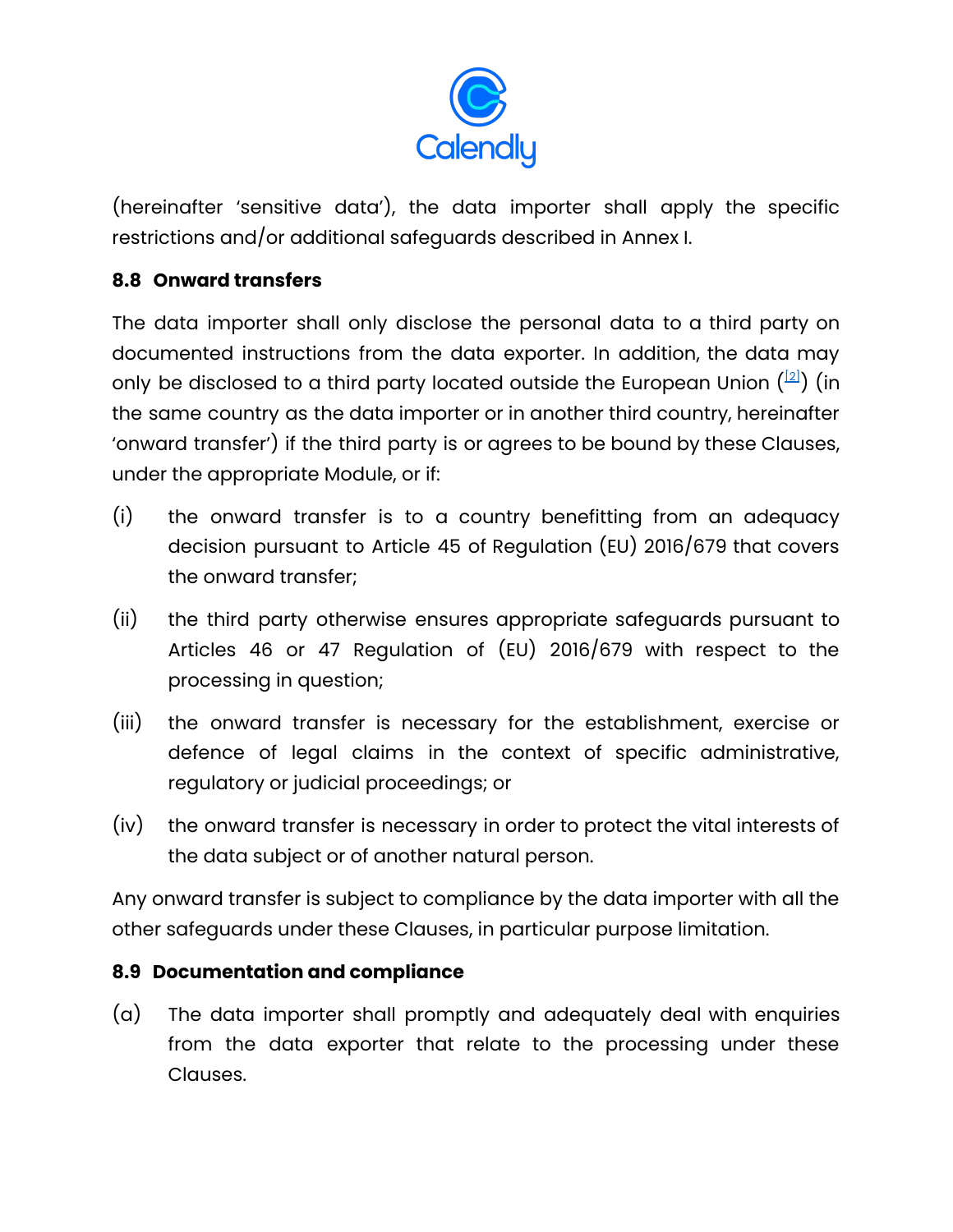

- (b) The Parties shall be able to demonstrate compliance with these Clauses. In particular, the data importer shall keep appropriate documentation on the processing activities carried out on behalf of the data exporter.
- (c) The data importer shall make available to the data exporter all information necessary to demonstrate compliance with the obligations set out in these Clauses and at the data exporter's request, allow for and contribute to audits of the processing activities covered by these Clauses, at reasonable intervals or if there are indications of non-compliance. In deciding on a review or audit, the data exporter may take into account relevant certifications held by the data importer.
- (d) The data exporter may choose to conduct the audit by itself or mandate an independent auditor. Audits may include inspections at the premises or physical facilities of the data importer and shall, where appropriate, be carried out with reasonable notice.
- (e) The Parties shall make the information referred to in paragraphs (b) and (c), including the results of any audits, available to the competent supervisory authority on request.

#### *Clause 9*

#### **Use of sub-processors**

(a) GENERAL WRITTEN AUTHORISATION The data importer has the data exporter's general authorisation for the engagement of sub-processor(s) from an agreed list. The data importer shall specifically inform the data exporter in writing of any intended changes to that list through the addition or replacement of sub-processors at least 30 days in advance, thereby giving the data exporter sufficient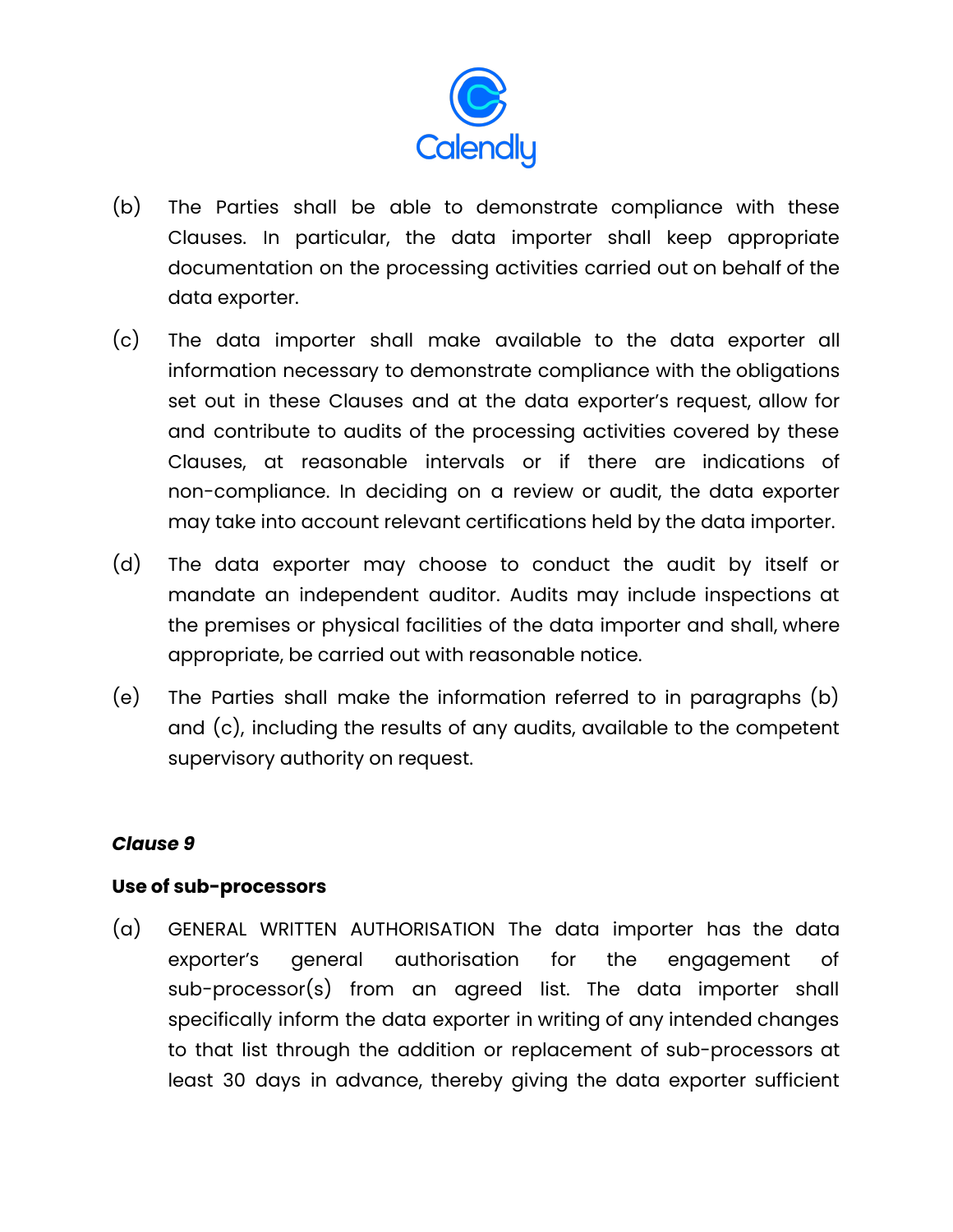

time to be able to object to such changes prior to the engagement of the sub-processor(s). The data importer shall provide the data exporter with the information necessary to enable the data exporter to exercise its right to object.

- (b) Where the data importer engages a sub-processor to carry out specific processing activities (on behalf of the data exporter), it shall do so by way of a written contract that provides for, in substance, the same data protection obligations as those binding the data importer under these Clauses, including in terms of third-party beneficiary rights for data subjects. (BM) The Parties agree that, by complying with this Clause, the data importer fulfils its obligations under Clause 8.8. The data importer shall ensure that the sub-processor complies with the obligations to which the data importer is subject pursuant to these Clauses.
- (c) The data importer shall provide, at the data exporter's request, a copy of such a sub-processor agreement and any subsequent amendments to the data exporter. To the extent necessary to protect business secrets or other confidential information, including personal data, the data importer may redact the text of the agreement prior to sharing a copy.
- (d) The data importer shall remain fully responsible to the data exporter for the performance of the sub-processor's obligations under its contract with the data importer. The data importer shall notify the data exporter of any failure by the sub-processor to fulfil its obligations under that contract.
- (e) The data importer shall agree a third-party beneficiary clause with the sub-processor whereby – in the event the data importer has factually disappeared, ceased to exist in law or has become insolvent – the data exporter shall have the right to terminate the sub-processor contract and to instruct the sub-processor to erase or return the personal data.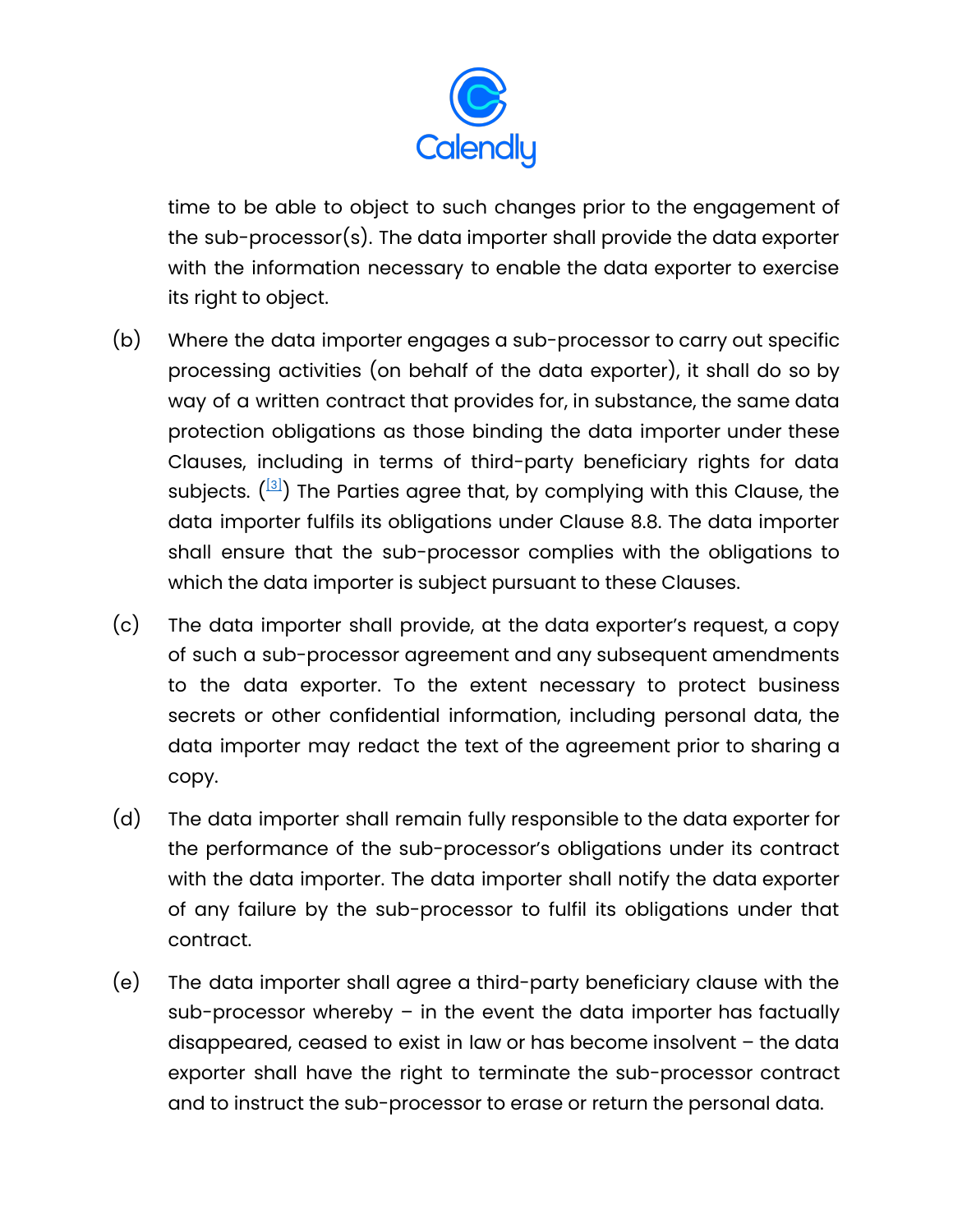

### *Clause 10*

#### **Data subject rights**

- (a) The data importer shall promptly notify the data exporter of any request it has received from a data subject. It shall not respond to that request itself unless it has been authorised to do so by the data exporter.
- (b) The data importer shall assist the data exporter in fulfilling its obligations to respond to data subjects' requests for the exercise of their rights under Regulation (EU) 2016/679. In this regard, the Parties shall set out in Annex III the appropriate technical and organisational measures, taking into account the nature of the processing, by which the assistance shall be provided, as well as the scope and the extent of the assistance required.
- (c) In fulfilling its obligations under paragraphs (a) and (b), the data importer shall comply with the instructions from the data exporter.

#### *Clause 11*

#### **Redress**

- (a) The data importer shall inform data subjects in a transparent and easily accessible format, through individual notice or on its website, of a contact point authorised to handle complaints. It shall deal promptly with any complaints it receives from a data subject.
- (b) In case of a dispute between a data subject and one of the Parties as regards compliance with these Clauses, that Party shall use its best efforts to resolve the issue amicably in a timely fashion. The Parties shall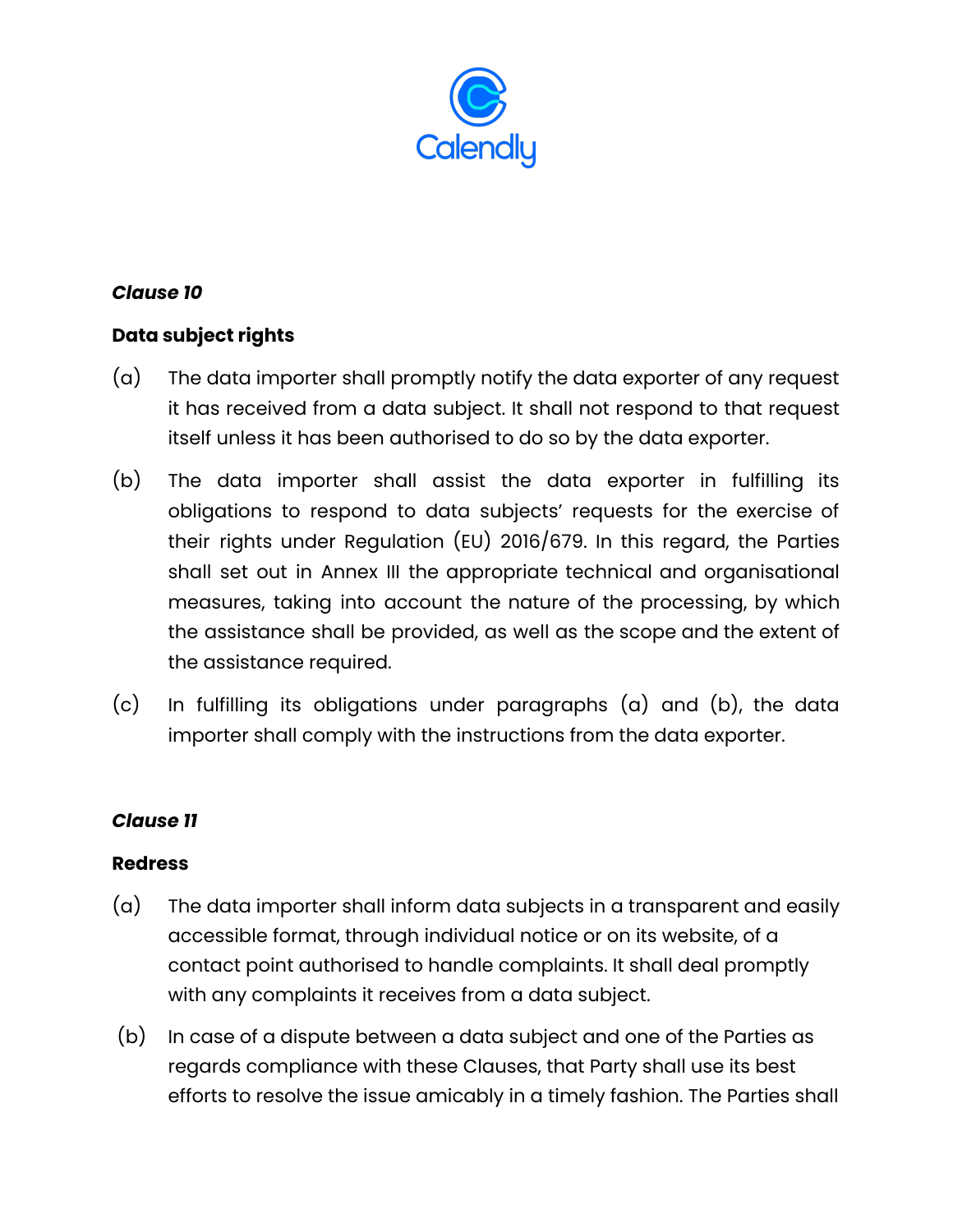

keep each other informed about such disputes and, where appropriate, cooperate in resolving them.

- (c) Where the data subject invokes a third-party beneficiary right pursuant to Clause 3, the data importer shall accept the decision of the data subject to:
- (i) lodge a complaint with the supervisory authority in the Member State of his/her habitual residence or place of work, or the competent supervisory authority pursuant to Clause 13;

(ii) refer the dispute to the competent courts within the meaning of Clause 18.

- (d) The Parties accept that the data subject may be represented by a not-for-profit body, organisation or association under the conditions set out in Article 80(1) of Regulation (EU) 2016/679.
- (e) The data importer shall abide by a decision that is binding under the applicable EU or Member State law.
- (f) The data importer agrees that the choice made by the data subject will not prejudice his/her substantive and procedural rights to seek remedies in accordance with applicable laws.

### *Clause 12*

## **Liability**

- (a) Each Party shall be liable to the other Party/ies for any damages it causes the other Party/ies by any breach of these Clauses.
- (b) The data importer shall be liable to the data subject, and the data subject shall be entitled to receive compensation, for any material or non-material damages the data importer or its sub-processor causes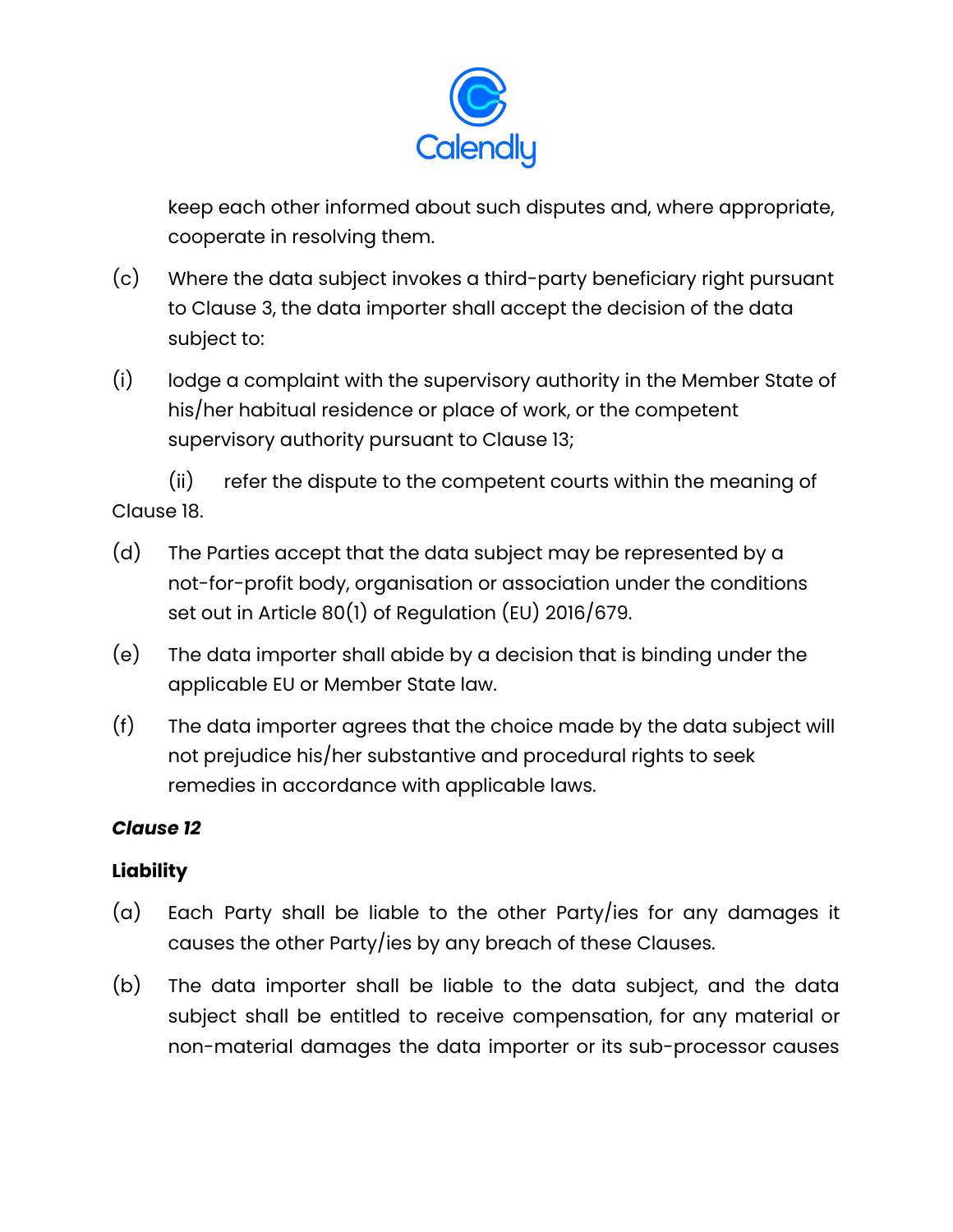

the data subject by breaching the third-party beneficiary rights under these Clauses.

- (c) Notwithstanding paragraph (b), the data exporter shall be liable to the data subject, and the data subject shall be entitled to receive compensation, for any material or non-material damages the data exporter or the data importer (or its sub-processor) causes the data subject by breaching the third-party beneficiary rights under these Clauses. This is without prejudice to the liability of the data exporter and, where the data exporter is a processor acting on behalf of a controller, to the liability of the controller under Regulation (EU) 2016/679 or Regulation (EU) 2018/1725, as applicable.
- (d) The Parties agree that if the data exporter is held liable under paragraph (c) for damages caused by the data importer (or its sub-processor), it shall be entitled to claim back from the data importer that part of the compensation corresponding to the data importer's responsibility for the damage.
- (e) Where more than one Party is responsible for any damage caused to the data subject as a result of a breach of these Clauses, all responsible Parties shall be jointly and severally liable and the data subject is entitled to bring an action in court against any of these Parties.
- (f) The Parties agree that if one Party is held liable under paragraph (e), it shall be entitled to claim back from the other Party/ies that part of the compensation corresponding to its/their responsibility for the damage.
- (g) The data importer may not invoke the conduct of a sub-processor to avoid its own liability.

#### *Clause 13*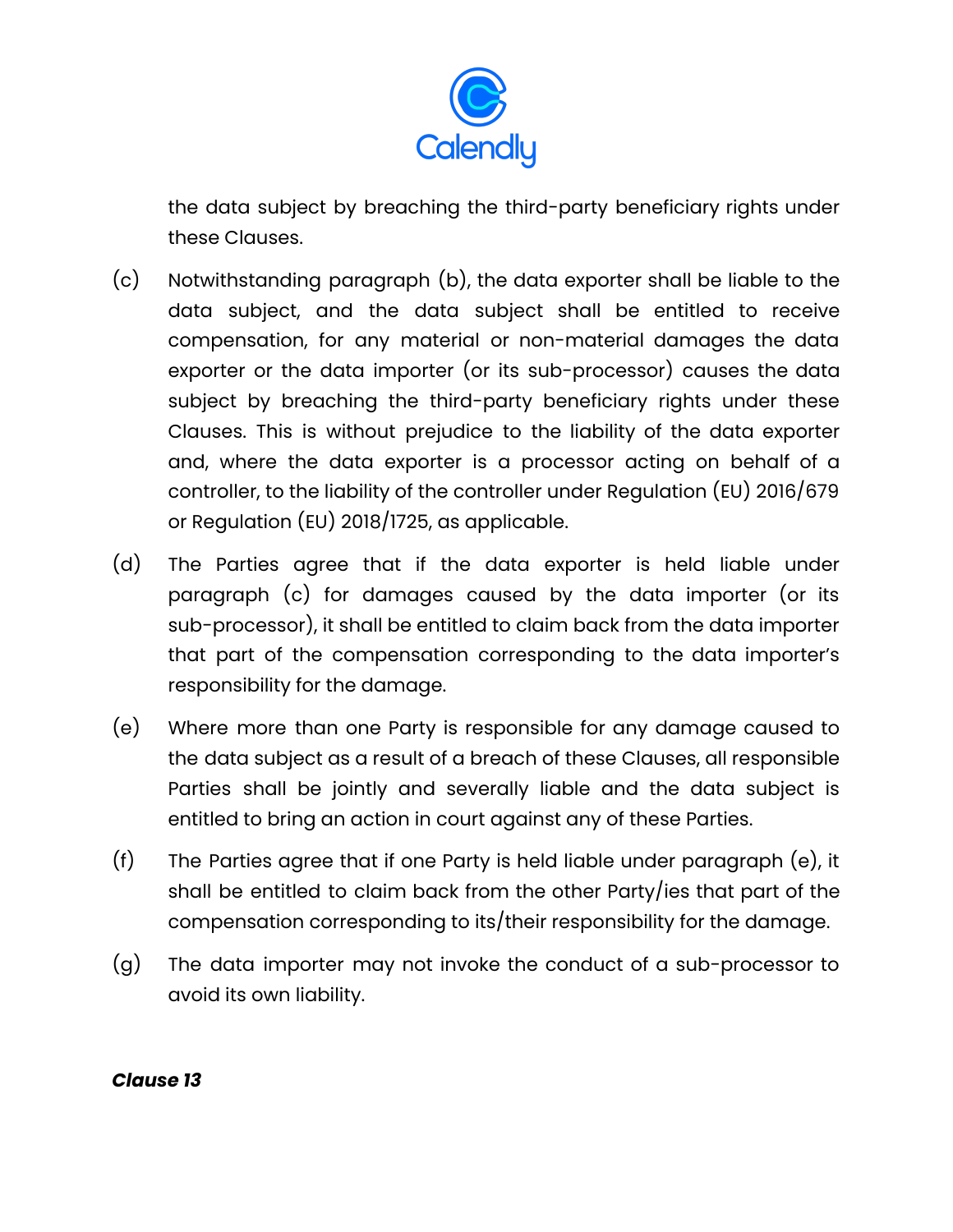

#### **Supervision**

(a) Where the data exporter is established in an EU Member State, the supervisory authority with responsibility for ensuring compliance by the data exporter with Regulation (EU) 2016/679 as regards the data transfer, as indicated in Annex I, shall act as competent supervisory authority.

Where the data exporter is not established in an EU Member State, but falls within the territorial scope of application of Regulation (EU) 2016/679 in accordance with its Article 3(2) and has appointed a representative pursuant to Article 27(1) of Regulation (EU) 2016/679, the supervisory authority of the Member State in which the representative within the meaning of Article 27(1) of Regulation (EU) 2016/679 is established, as indicated in Annex I, shall act as competent supervisory authority.

Where the data exporter is not established in an EU Member State, but falls within the territorial scope of application of Regulation (EU) 2016/679 in accordance with its Article  $3(2)$  without however having to appoint a representative pursuant to Article 27(2) of Regulation (EU) 2016/679, the supervisory authority of one of the Member States in which the data subjects whose personal data is transferred under these Clauses in relation to the offering of goods or services to them, or whose behaviour is monitored, are located, as indicated in Annex I, shall act as competent supervisory authority.

(b) The data importer agrees to submit itself to the jurisdiction of and cooperate with the competent supervisory authority in any procedures aimed at ensuring compliance with these Clauses. In particular, the data importer agrees to respond to enquiries, submit to audits and comply with the measures adopted by the supervisory authority, including remedial and compensatory measures. It shall provide the supervisory authority with written confirmation that the necessary actions have been taken.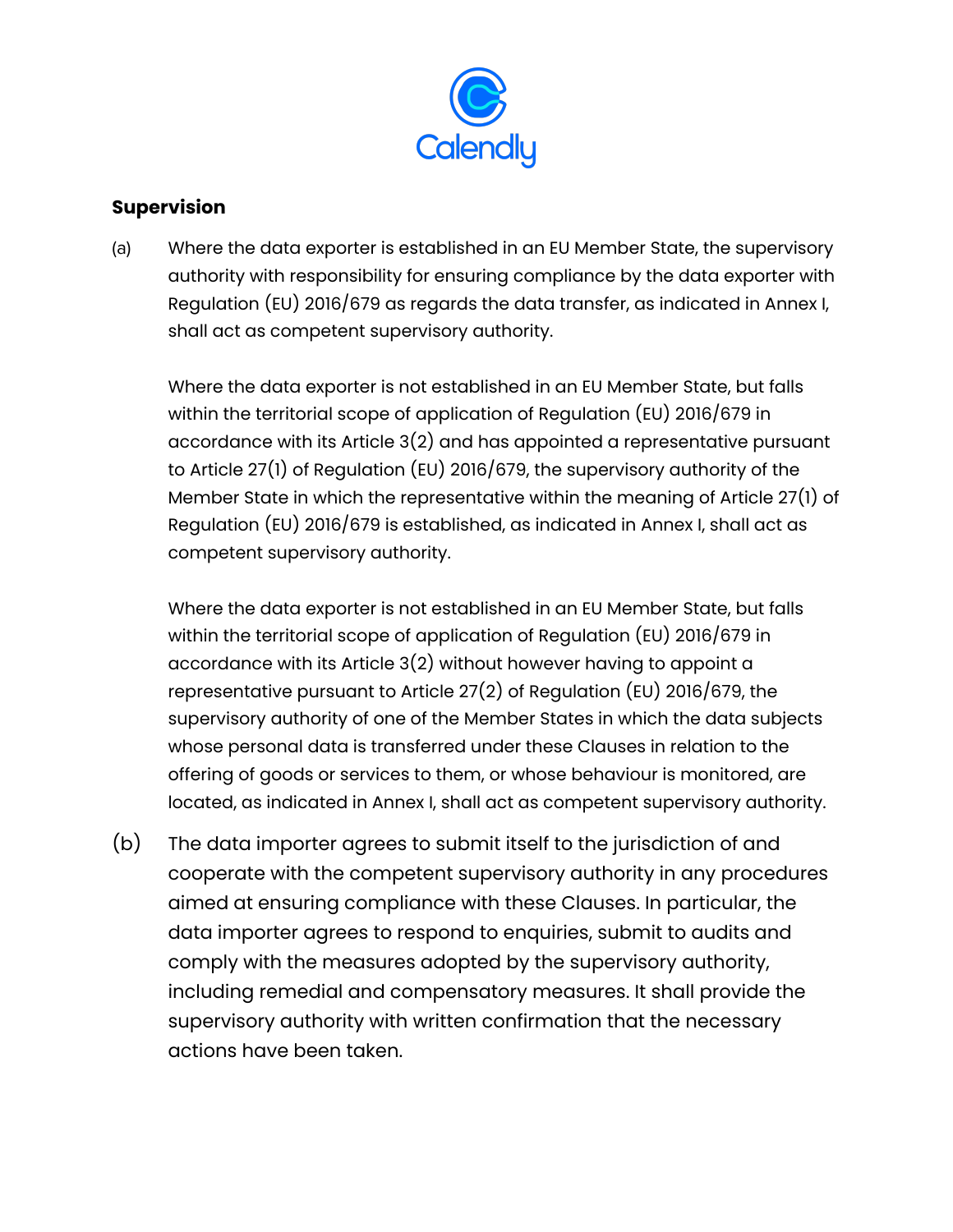

# **SECTION III – LOCAL LAWS AND OBLIGATIONS IN CASE OF ACCESS BY PUBLIC AUTHORITIES**

#### *Clause 14*

## **Local laws and practices affecting compliance with the Clauses**

- (a) The Parties warrant that they have no reason to believe that the laws and practices in the third country of destination applicable to the processing of the personal data by the data importer, including any requirements to disclose personal data or measures authorising access by public authorities, prevent the data importer from fulfilling its obligations under these Clauses. This is based on the understanding that laws and practices that respect the essence of the fundamental rights and freedoms and do not exceed what is necessary and proportionate in a democratic society to safeguard one of the objectives listed in Article 23(1) of Regulation (EU) 2016/679, are not in contradiction with these Clauses.
- (b) The Parties declare that in providing the warranty in paragraph (a), they have taken due account in particular of the following elements:
	- (i) the specific circumstances of the transfer, including the length of the processing chain, the number of actors involved and the transmission channels used; intended onward transfers; the type of recipient; the purpose of processing; the categories and format of the transferred personal data; the economic sector in which the transfer occurs; the storage location of the data transferred;
	- (ii) the laws and practices of the third country of destination– including those requiring the disclosure of data to public authorities or authorising access by such authorities – relevant in light of the specific circumstances of the transfer, and the applicable limitations and safeguards ( [\[5\]](https://usc-word-edit.officeapps.live.com/we/wordeditorframe.aspx?new=1&ui=en%2DUS&rs=en%2DUS&wopisrc=https%3A%2F%2Fsklis-my.sharepoint.com%2Fpersonal%2Fadeola_sokunbi_calendly-internal_com%2F_vti_bin%2Fwopi.ashx%2Ffiles%2Ff97f27a4f99f4f789af2024b9dec2623&wdprevioussession=bef08b6d%2Dbf7e%2D4b2c%2Db5b4%2D445042ef3be7&wdnewandopenct=1642620304960&wdo=4&wdorigin=wacFileNew&wdtpl=blank&wdlcid=1033&wdpreviouscorrelation=b5c44e00%2D1128%2D42b9%2Da0a1%2Da2a3834f44ff&wdenableroaming=1&mscc=1&wdodb=1&hid=995F18A0-20A8-C000-B5AA-DDEABEE00BC7&jsapi=1&jsapiver=v1&newsession=1&corrid=0b9c4bf2-538e-409e-9dcd-f19012537d41&usid=0b9c4bf2-538e-409e-9dcd-f19012537d41&sftc=1&mtf=1&sfp=1&wdredirectionreason=Unified_SingleFlush&rct=Medium&ctp=LeastProtected#_edn5) );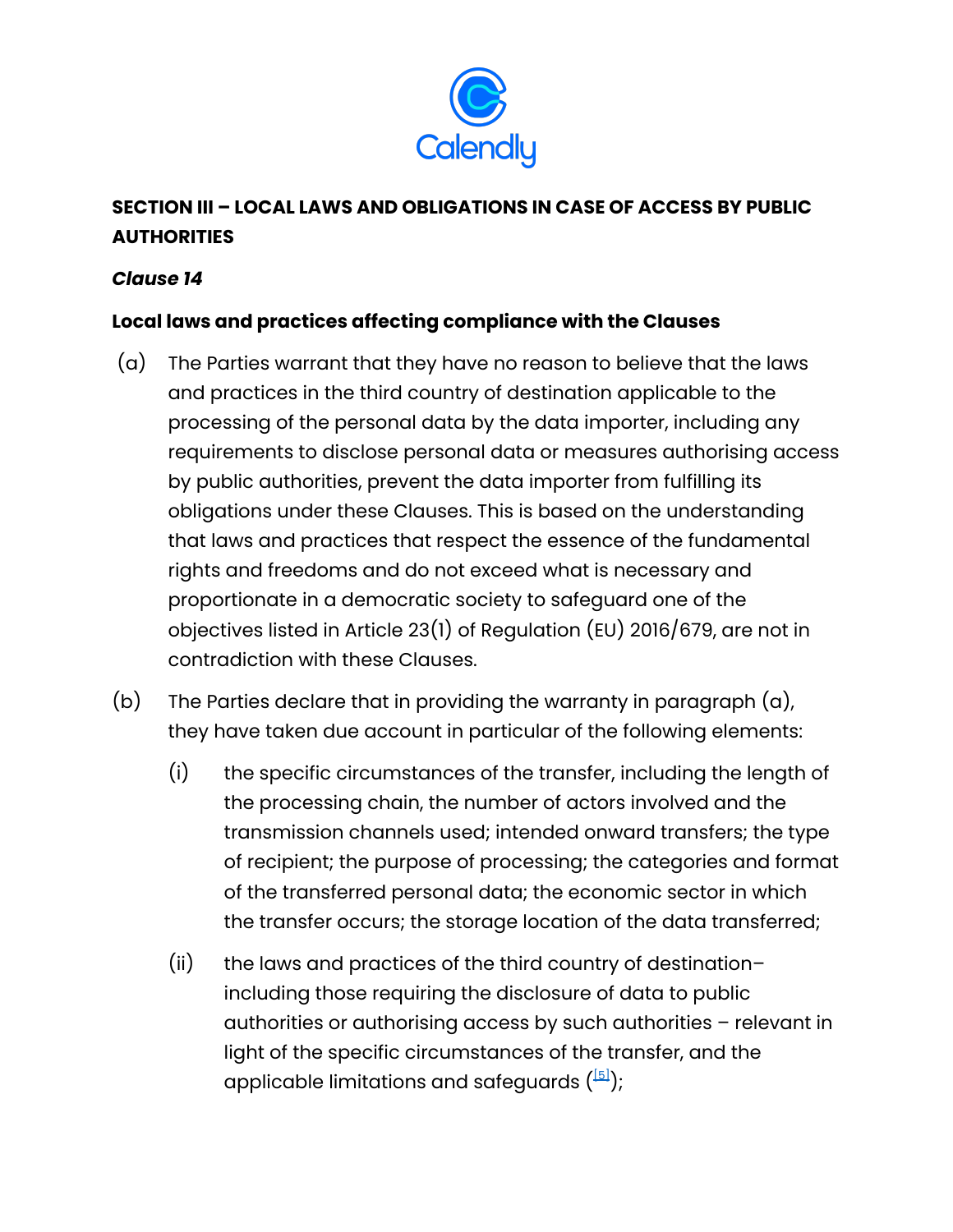

- (iii) any relevant contractual, technical or organisational safeguards put in place to supplement the safeguards under these Clauses, including measures applied during transmission and to the processing of the personal data in the country of destination.
- (c) The data importer warrants that, in carrying out the assessment under paragraph (b), it has made its best efforts to provide the data exporter with relevant information and agrees that it will continue to cooperate with the data exporter in ensuring compliance with these Clauses.
- (d) The Parties agree to document the assessment under paragraph (b) and make it available to the competent supervisory authority on request.
- (e) The data importer agrees to notify the data exporter promptly if, after having agreed to these Clauses and for the duration of the contract, it has reason to believe that it is or has become subject to laws or practices not in line with the requirements under paragraph (a), including following a change in the laws of the third country or a measure (such as a disclosure request) indicating an application of such laws in practice that is not in line with the requirements in paragraph (a).
- (f) Following a notification pursuant to paragraph (e), or if the data exporter otherwise has reason to believe that the data importer can no longer fulfil its obligations under these Clauses, the data exporter shall promptly identify appropriate measures (e.g. technical or organisational measures to ensure security and confidentiality) to be adopted by the data exporter and/or data importer to address the situation. The data exporter shall suspend the data transfer if it considers that no appropriate safeguards for such transfer can be ensured, or if instructed by the competent supervisory authority to do so. In this case, the data exporter shall be entitled to terminate the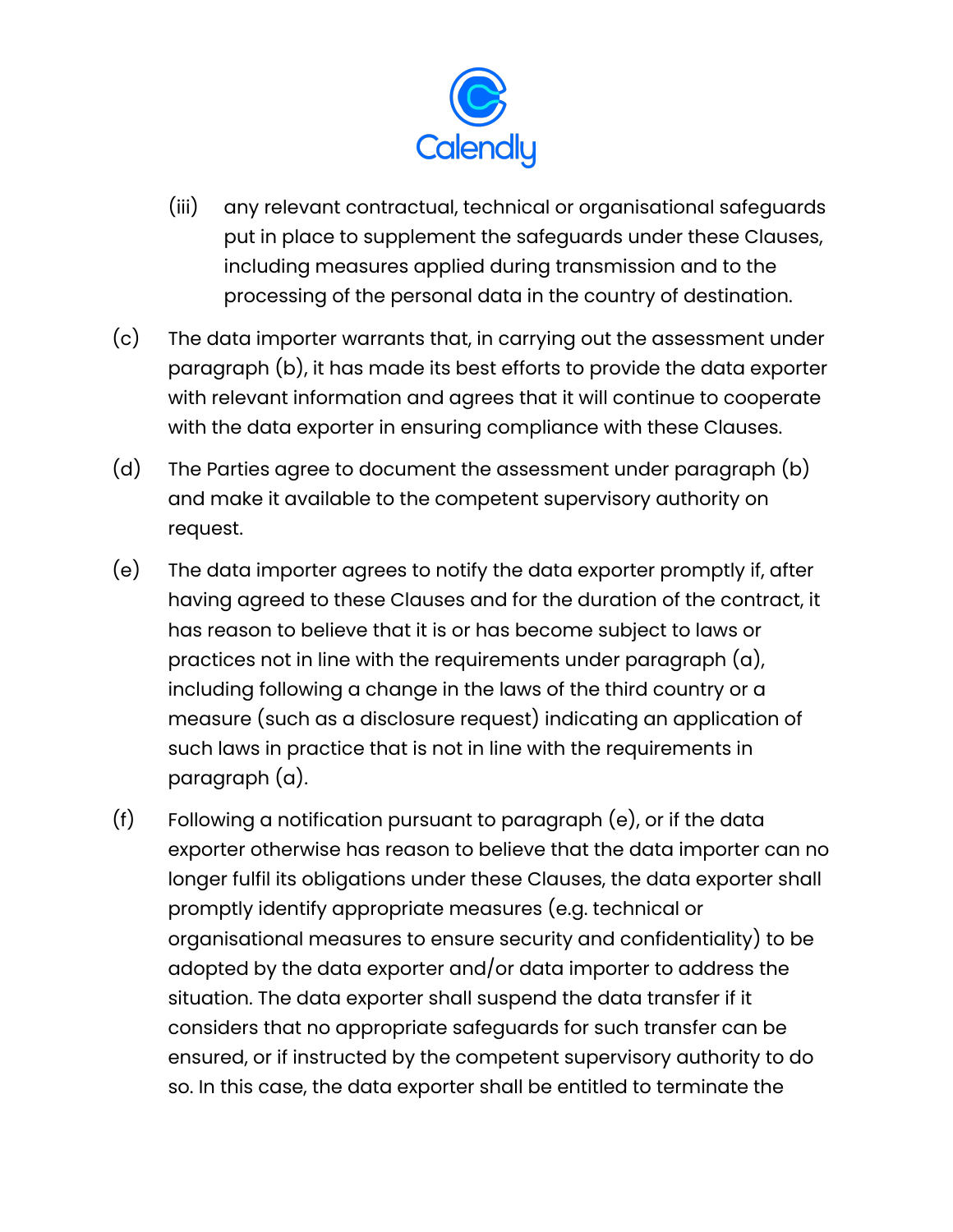

contract, insofar as it concerns the processing of personal data under these Clauses. If the contract involves more than two Parties, the data exporter may exercise this right to termination only with respect to the relevant Party, unless the Parties have agreed otherwise. Where the contract is terminated pursuant to this Clause, Clause 16(d) and (e) shall apply.

### *Clause 15*

## **Obligations of the data importer in case of access by public authorities**

### **15.1 Notification**

- (a) The data importer agrees to notify the data exporter and, where possible, the data subject promptly (if necessary with the help of the data exporter) if it:
	- (i) receives a legally binding request from a public authority, including judicial authorities, under the laws of the country of destination for the disclosure of personal data transferred pursuant to these Clauses; such notification shall include information about the personal data requested, the requesting authority, the legal basis for the request and the response provided; or
	- (ii) becomes aware of any direct access by public authorities to personal data transferred pursuant to these Clauses in accordance with the laws of the country of destination; such notification shall include all information available to the importer.
- (b) If the data importer is prohibited from notifying the data exporter and/or the data subject under the laws of the country of destination, the data importer agrees to use its best efforts to obtain a waiver of the prohibition, with a view to communicating as much information as possible, as soon as possible. The data importer agrees to document its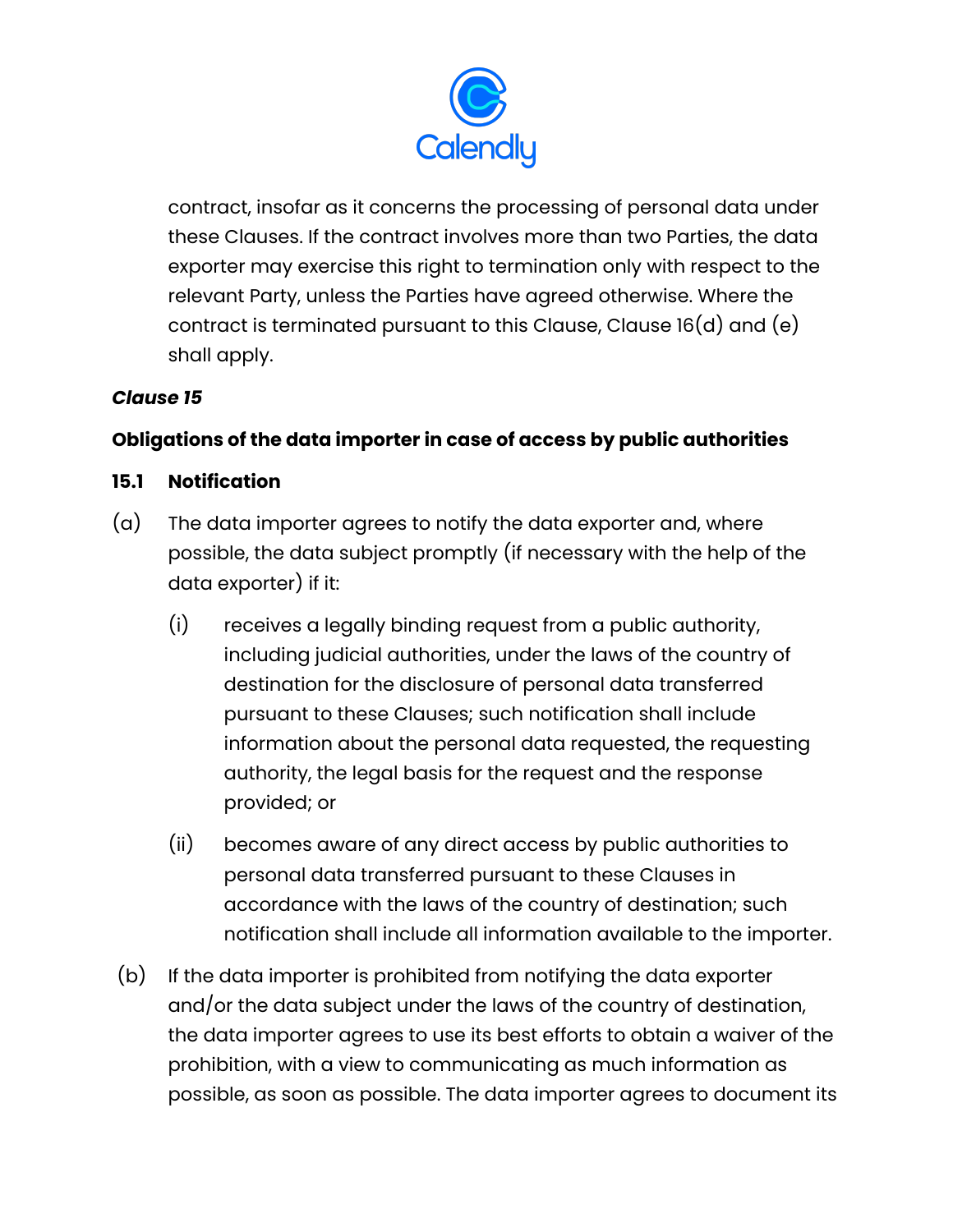

best efforts in order to be able to demonstrate them on request of the data exporter.

- (c) Where permissible under the laws of the country of destination, the data importer agrees to provide the data exporter, at regular intervals for the duration of the contract, with as much relevant information as possible on the requests received (in particular, number of requests, type of data requested, requesting authority/ies, whether requests have been challenged and the outcome of such challenges, etc.).
- (d) The data importer agrees to preserve the information pursuant to paragraphs (a) to (c) for the duration of the contract and make it available to the competent supervisory authority on request.
- (e) Paragraphs (a) to (c) are without prejudice to the obligation of the data importer pursuant to Clause  $14(e)$  and Clause 16 to inform the data exporter promptly where it is unable to comply with these Clauses.

### **15.2 Review of legality and data minimisation**

(a) The data importer agrees to review the legality of the request for disclosure, in particular whether it remains within the powers granted to the requesting public authority, and to challenge the request if, after careful assessment, it concludes that there are reasonable grounds to consider that the request is unlawful under the laws of the country of destination, applicable obligations under international law and principles of international comity. The data importer shall, under the same conditions, pursue possibilities of appeal. When challenging a request, the data importer shall seek interim measures with a view to suspending the effects of the request until the competent judicial authority has decided on its merits. It shall not disclose the personal data requested until required to do so under the applicable procedural rules. These requirements are without prejudice to the obligations of the data importer under Clause 14(e).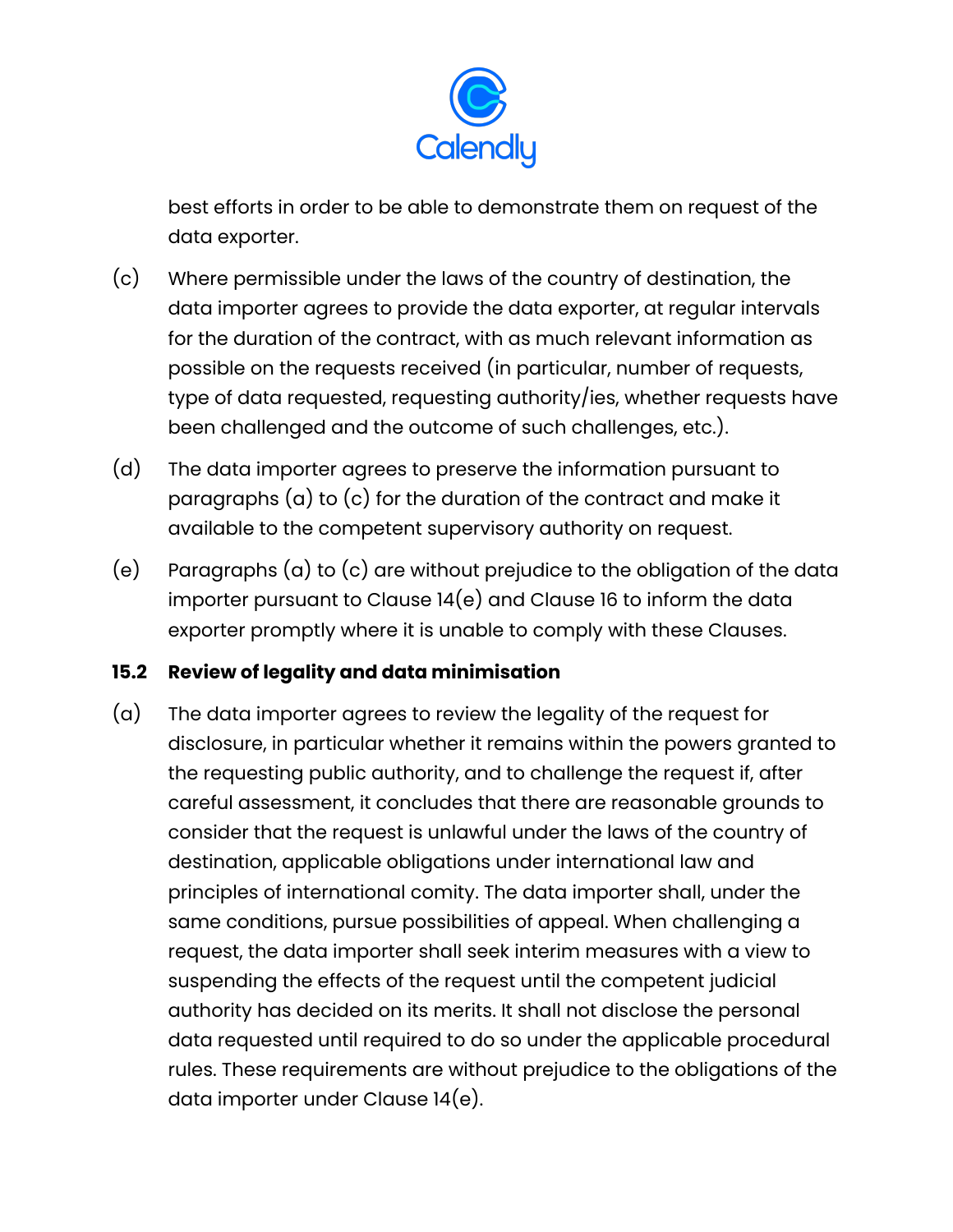

- (b) The data importer agrees to document its legal assessment and any challenge to the request for disclosure and, to the extent permissible under the laws of the country of destination, make the documentation available to the data exporter. It shall also make it available to the competent supervisory authority on request.
- (c) The data importer agrees to provide the minimum amount of information permissible when responding to a request for disclosure, based on a reasonable interpretation of the request.

#### **SECTION IV – FINAL PROVISIONS**

#### *Clause 16*

#### **Non-compliance with the Clauses and termination**

- (a) The data importer shall promptly inform the data exporter if it is unable to comply with these Clauses, for whatever reason.
- (b) In the event that the data importer is in breach of these Clauses or unable to comply with these Clauses, the data exporter shall suspend the transfer of personal data to the data importer until compliance is again ensured or the contract is terminated. This is without prejudice to Clause  $14(f)$ .
- (c) The data exporter shall be entitled to terminate the contract, insofar as it concerns the processing of personal data under these Clauses, where:
	- (i) the data exporter has suspended the transfer of personal data to the data importer pursuant to paragraph (b) and compliance with these Clauses is not restored within a reasonable time and in any event within one month of suspension;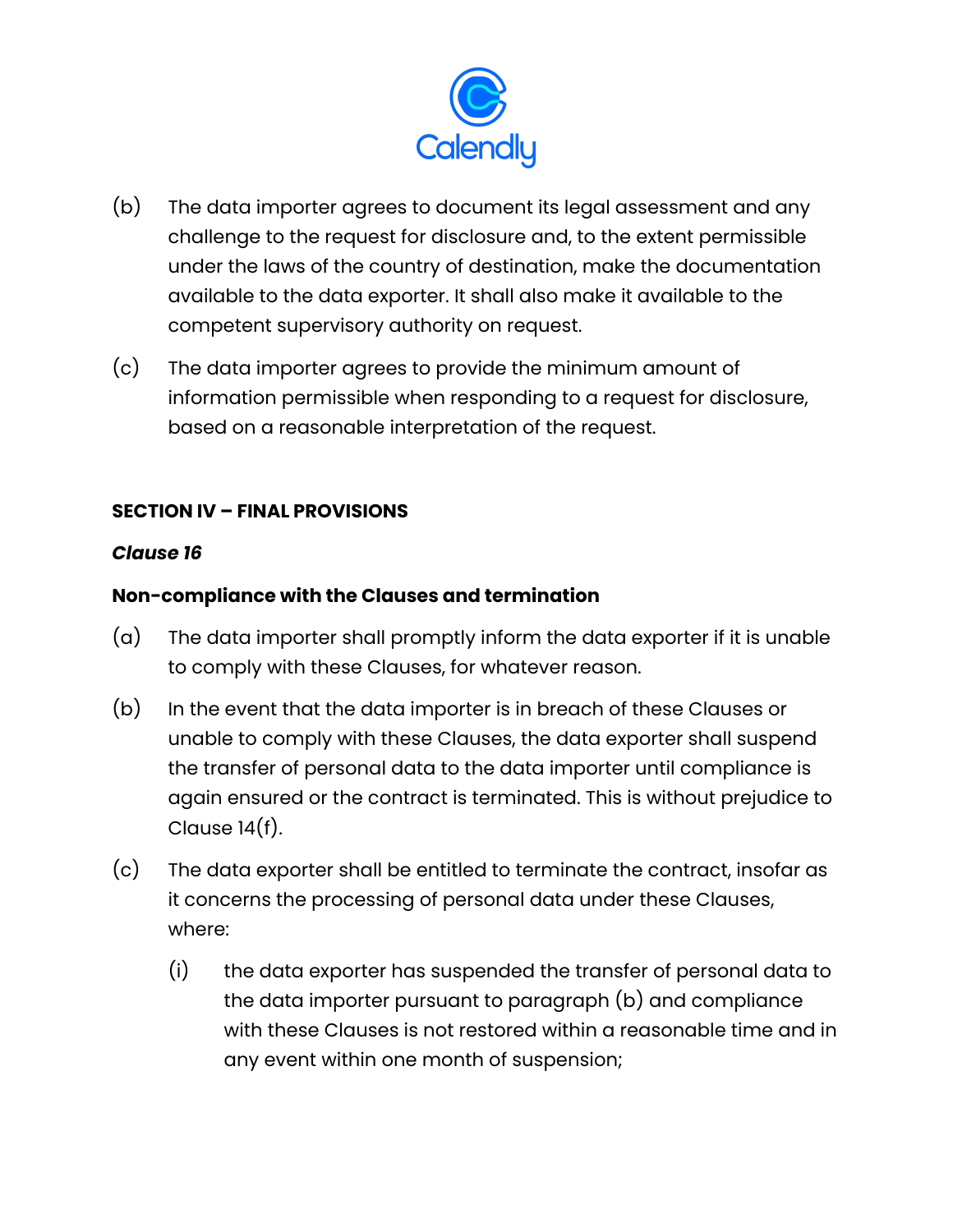

(ii) the data importer is in substantial or persistent breach of these Clauses; or

(iii) the data importer fails to comply with a binding decision of a competent court or supervisory authority regarding its obligations under these Clauses.

In these cases, it shall inform the competent supervisory authority of such non-compliance. Where the contract involves more than two Parties, the data exporter may exercise this right to termination only with respect to the relevant Party, unless the Parties have agreed otherwise.

- (d) Personal data that has been transferred prior to the termination of the contract pursuant to paragraph (c) shall at the choice of the data exporter immediately be returned to the data exporter or deleted in its entirety. The same shall apply to any copies of the data. The data importer shall certify the deletion of the data to the data exporter. Until the data is deleted or returned, the data importer shall continue to ensure compliance with these Clauses. In case of local laws applicable to the data importer that prohibit the return or deletion of the transferred personal data, the data importer warrants that it will continue to ensure compliance with these Clauses and will only process the data to the extent and for as long as required under that local law.
- (e) Either Party may revoke its agreement to be bound by these Clauses where (i) the European Commission adopts a decision pursuant to Article 45(3) of Regulation (EU) 2016/679 that covers the transfer of personal data to which these Clauses apply; or (ii) Regulation (EU) 2016/679 becomes part of the legal framework of the country to which the personal data is transferred. This is without prejudice to other obligations applying to the processing in question under Regulation (EU) 2016/679.

### *Clause 17*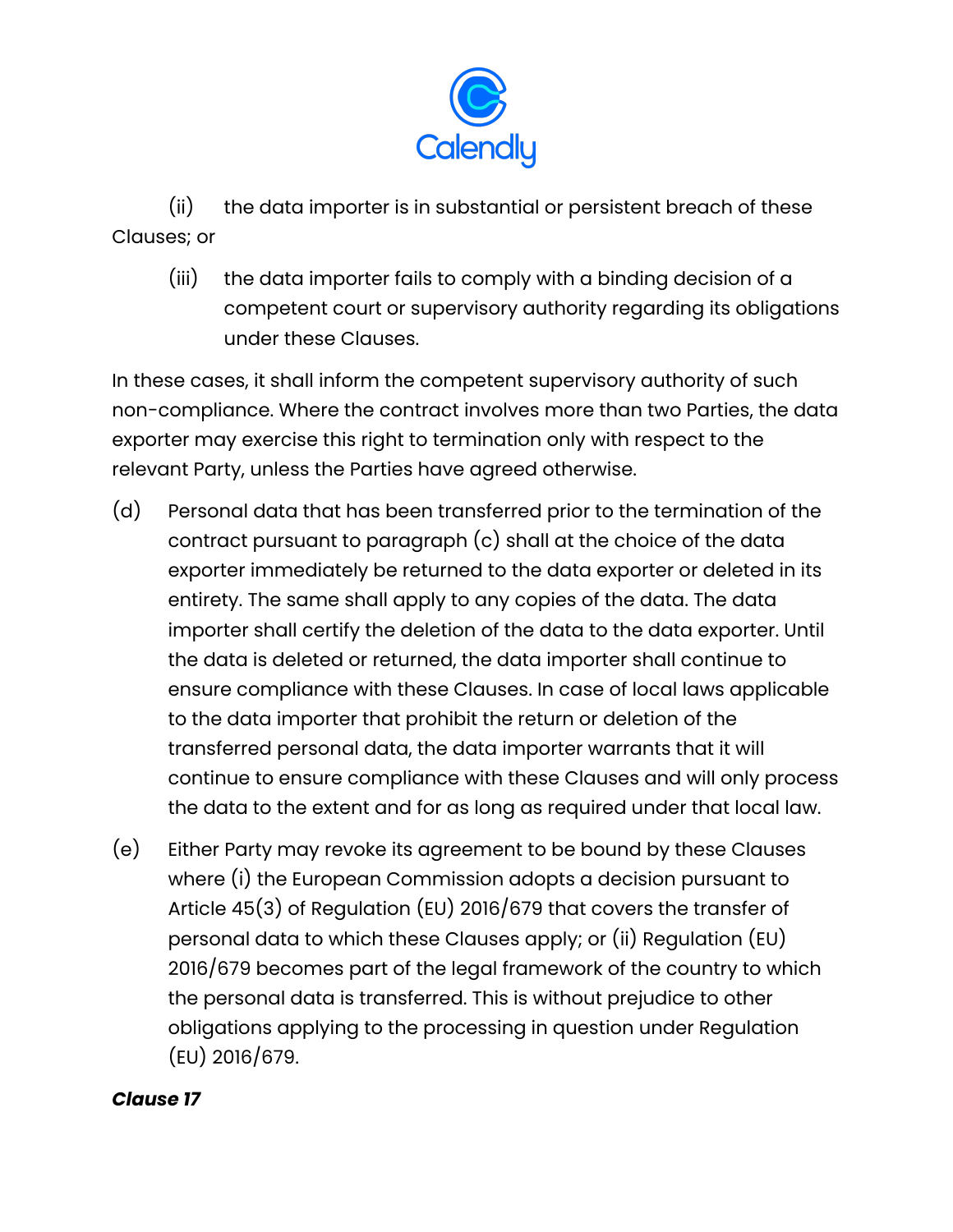

#### **Governing law**

These Clauses shall be governed by the law of the EU Member State in which the data exporter is established. Where such law does not allow for third-party beneficiary rights, they shall be governed by the law of another EU Member State that does allow for third-party beneficiary rights. The Parties agree that this shall be the law of Ireland

### *Clause 18*

### **Choice of forum and jurisdiction**

- (a) Any dispute arising from these Clauses shall be resolved by the courts of an EU Member State.
- (b) The Parties agree that those shall be the courts of Ireland.
- (c) A data subject may also bring legal proceedings against the data exporter and/or data importer before the courts of the Member State in which he/she has his/her habitual residence.

(d) The Parties agree to submit themselves to the jurisdiction of such courts.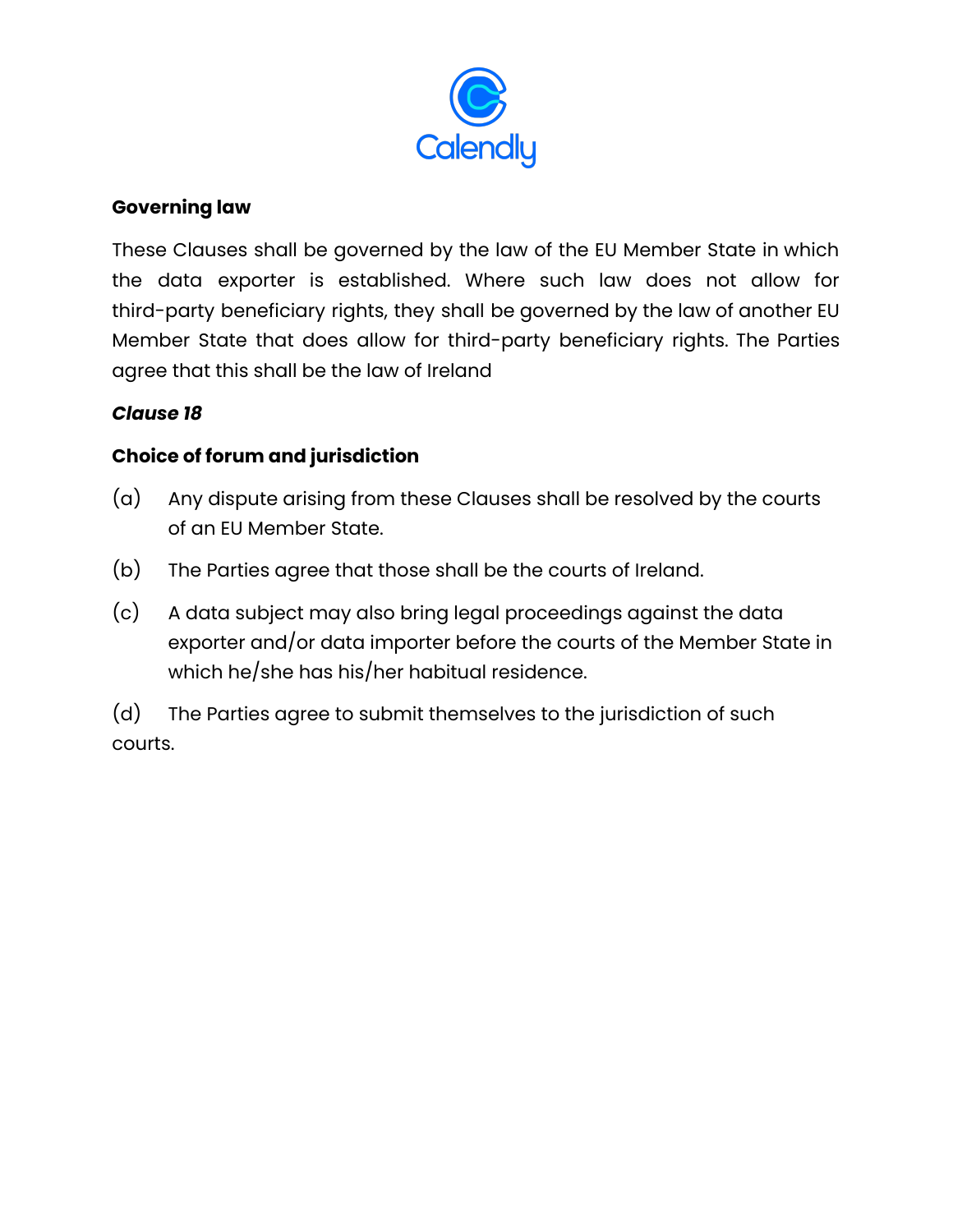

# **Annex I**

# This Annex forms part of the Standard Contractual Clauses

# Data exporter

Data exporter is Customer.

# Data importer

The data importer is Calendly LLC ("Calendly").

# Data subjects

Data exporter may submit Personal Data to Calendly, the extent of which is determined and controlled by the data exporter in its sole discretion, and which may include, but is not limited to Personal Data relating to the following categories of data subjects: the data exporter's representatives and end-users including employees, contractors, business partners, collaborators, and customers of the data exporter. Data subjects may also include individuals attempting to communicate or transfer Personal Data to users of the Calendly Website.

# Categories of data

Data exporter may submit Personal Data to Calendly, the extent of which is determined and controlled by the data exporter in its sole discretion, and which may include, but is not limited to the following categories of Personal Data: (a) First and last name; (b) Title; (c) Position; (d) Employer; (e) Contact information (company, email, phone, physical business address); (f) Connection data; (g) Localisation data; and (h) other data in an electronic form used by Customer in the context of the services.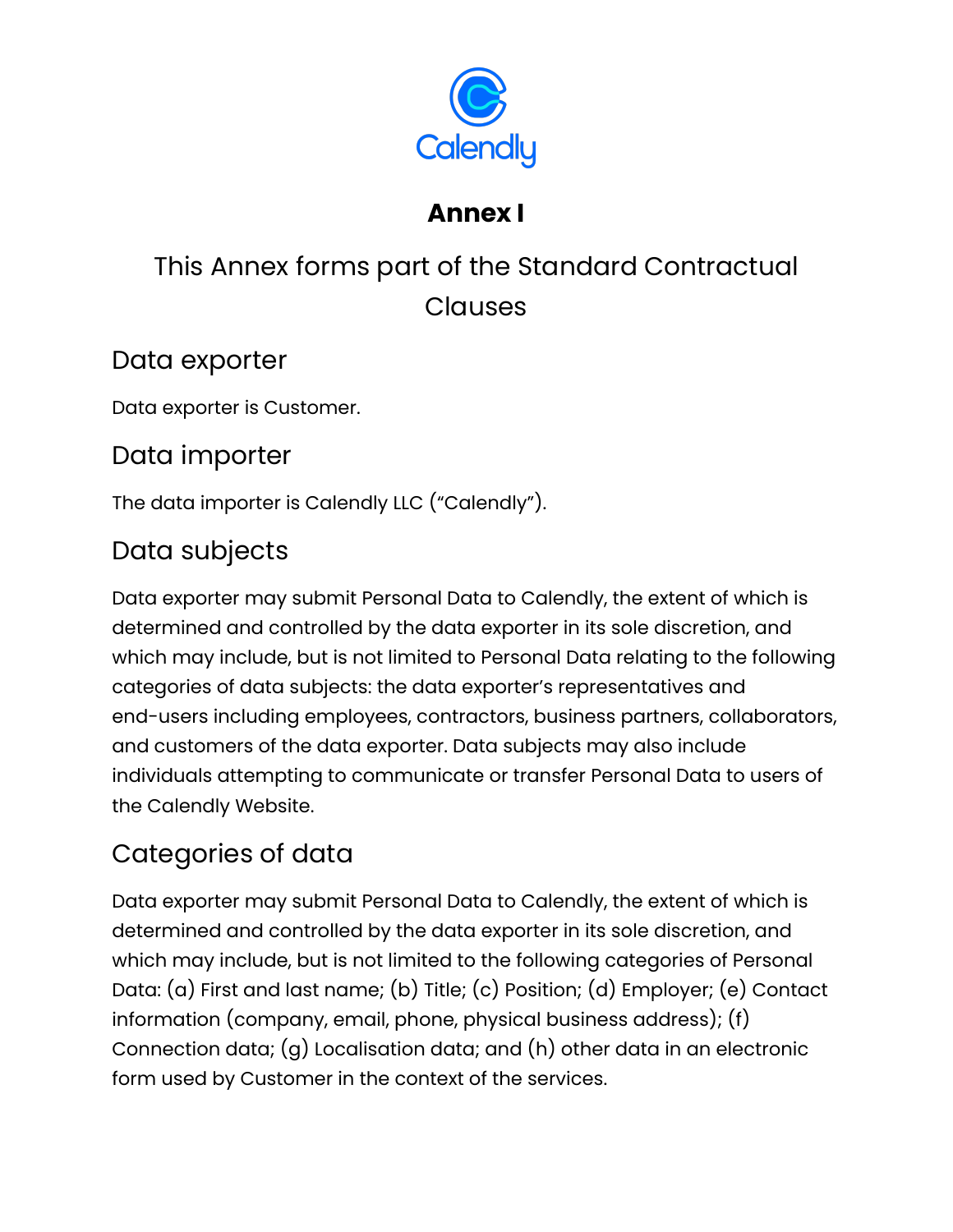

# Special categories of data (if appropriate)

None

# Processing operations

The objective of the processing of Personal Data by data importer is the performance of the contractual services related to the Agreement with the data exporter. The processes may include collection, storage, retrieval, consultation, use, erasure or destruction, disclosure by transmission, dissemination, or otherwise making available data exporter's data as necessary to provide the services in accordance with the data exporter's instructions, including related internal purposes (such as quality control, troubleshooting, product development, etc.)

# Frequency of Transfer

**Continuous** 

# Retention Period

Data is retained for so long as is reasonably necessary to fulfil the purposes for which the data was collected, to perform our contractual and legal obligations, and for any applicable statute of limitations periods for the purposes of bringing and defending claims.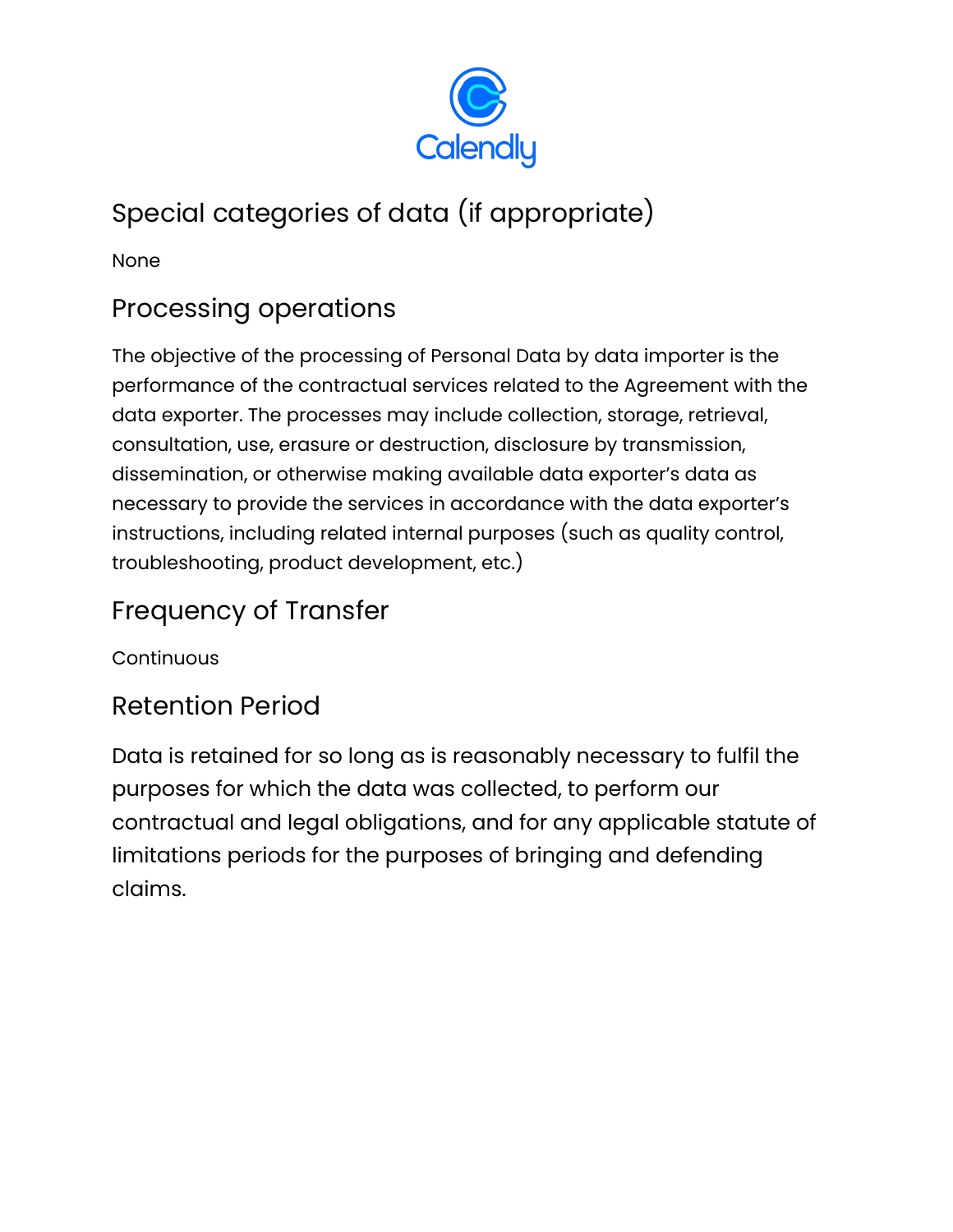

# **Annex II: Processor's Sub-Processors**

# This Annex forms part of the Standard Contractual **Clauses**

Processor will maintain reasonable administrative, physical, and technical safeguards for protection of the security, confidentiality, and integrity of personal data transferred to Processor as described in the Agreement and this DPA.

A list of Processor's Sub-Processors is available at:

<https://help.calendly.com/hc/en-us/articles/360047345493>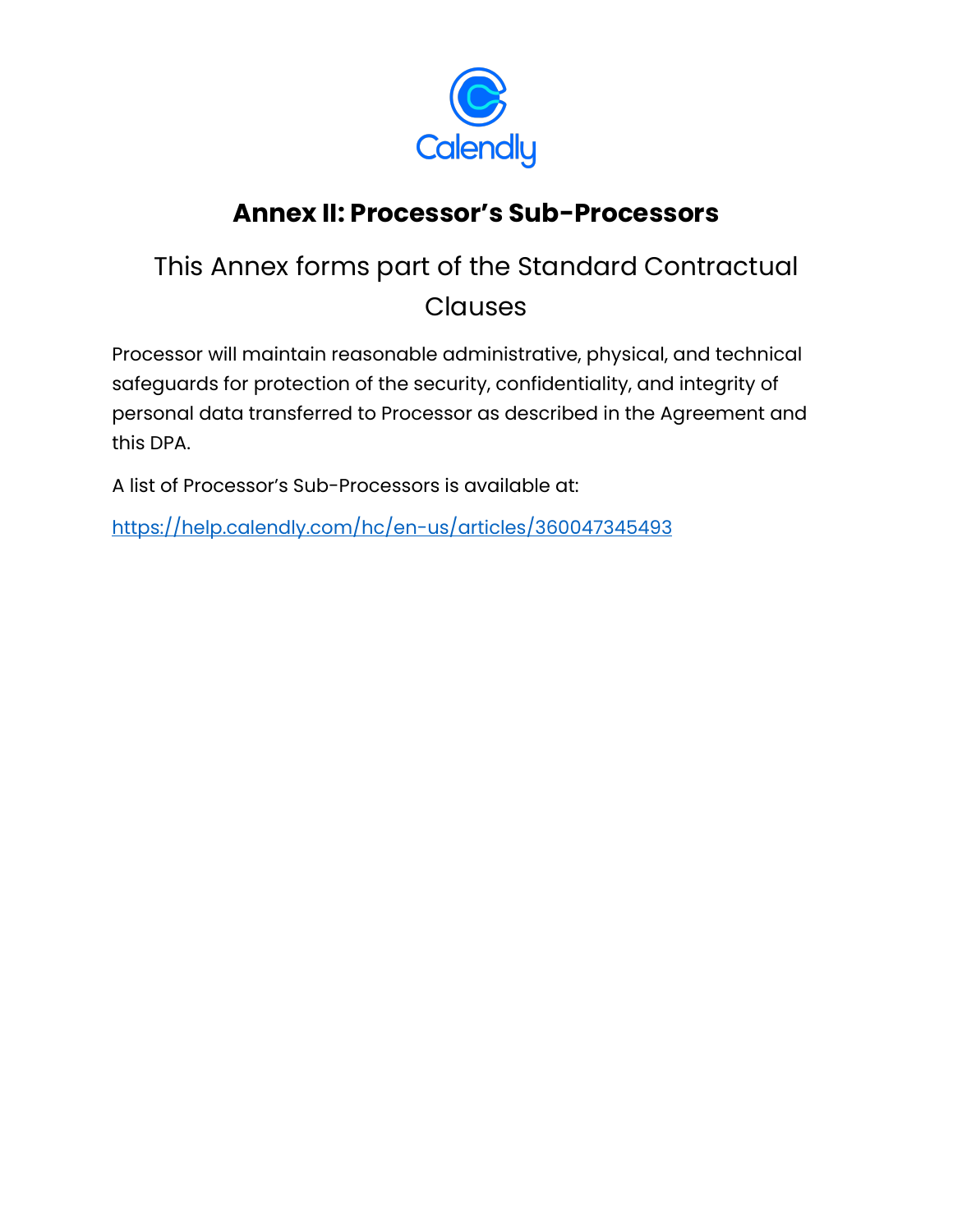

# **Annex III: Information Security Addendum**

# This Annex forms part of the Standard Contractual Clauses

#### **Security Policies and Procedures**

The Covered Services are operated in accordance with the following policies and procedures to enhance

security:

- Customer passwords are stored using a one-way salted hash.
- Data center physical access logs, system infrastructure logs, and application logs will be kept for a minimum of one (1) year. Logs will be kept in a secure area to prevent tampering.
- Passwords are not logged.
- All application changes require secure SDLC adherence.
- Employees undergo industry standard security awareness training.
- Company owned devices operate endpoint encryption, antivirus protection, and endpoint management tools.
- Biannual penetration testing performed by reputable third party.

#### **Security Controls**

The Services include customer-configurable security controls that allow Customer to tailor the security of the Services for its own use. These controls include:

- Unique User identifiers (User IDs) to ensure that activities can be attributed to the responsible individual.
- Role based access controls to restrict access to user and application data.
- Use of SSO to manage login controls.

#### **Software Security**

The Services include effective and comprehensive controls to prevent the classes of software vulnerabilities relevant to the Services, the design of the services, and the software languages used in the delivery of the services. For general web applications, these vulnerability classes include, but are not limited to:

- **SQL** injection
- Cross site scripting
- Cross site request forgery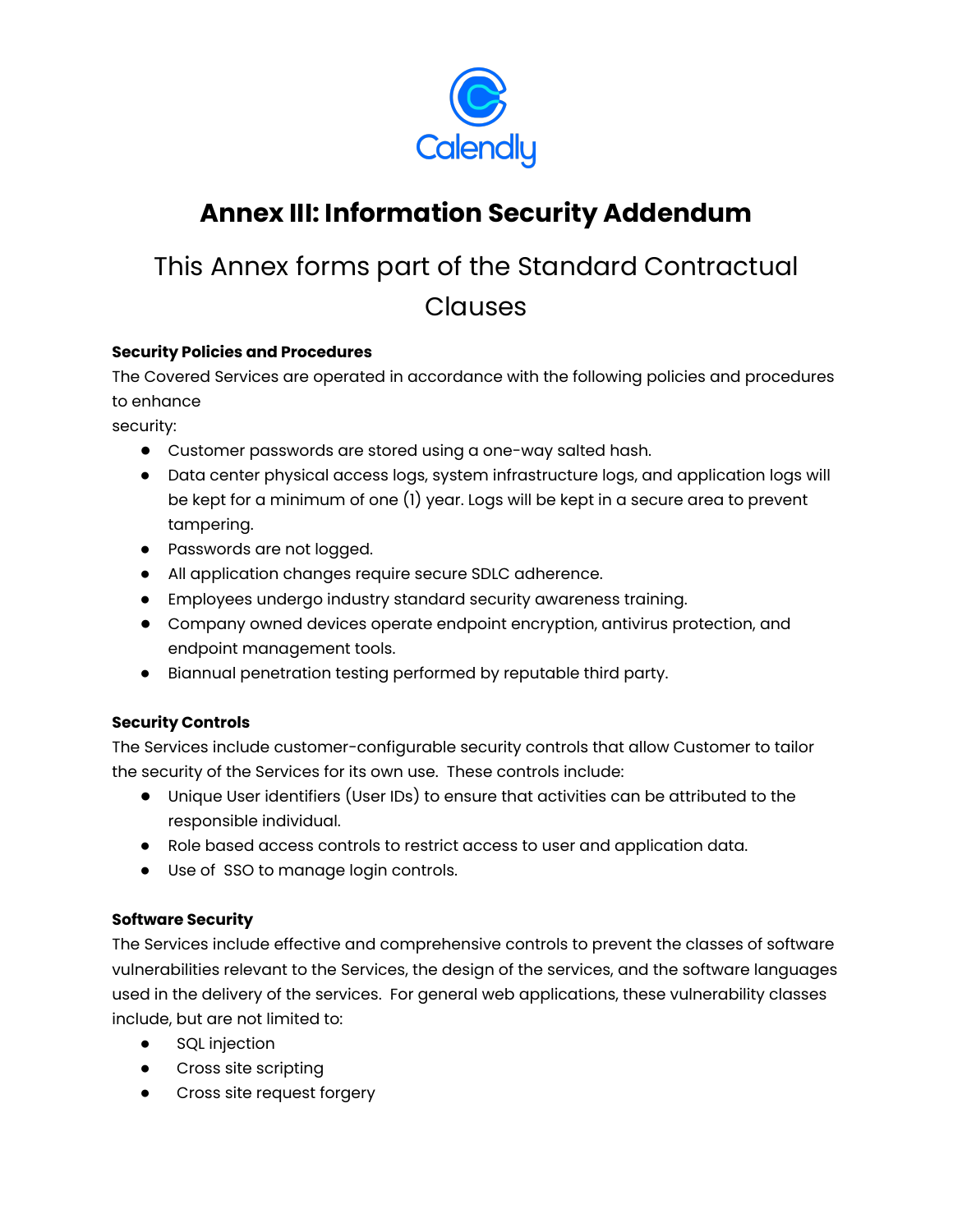

- XML or LDAP injection
- Server execution of user-uploaded files
- **Session fixation**
- Sensitive cookies permitted to be sent over insecure channels
- **Buffer overflows**
- Command injection
- Directory traversal
- Insecure third party domain access and cross domain policies
- HTTP response splitting
- Unauthorized privilege escalation
- Use of HTTPS using other than SSLv3 or TLS
- Use of SSL/TLS with null ciphers or ciphers using symmetric keys of less than 128 bits in length
- ViewStates not encrypted with session-specific elements incorporated into the encryption key
- Returning verbose error information to clients
- Exposing cryptography errors to client (e.g. incorrect padding)
- Arbitrary redirection

#### **Architecture and Data Segregation**

The Covered Services are operated in a multitenant architecture that is designed to segregate and restrict Customer Data access based on business needs. The architecture provides an effective logical data separation for different customers via customer-specific "Organization IDs" and allows the use of customer and user role-based access privileges. Additional data segregation is ensured by providing separate environments for different functions, especially for testing and production. The specific infrastructure used to host Customer Data is described in the "Calendly Sub-processors" documentation available [here:](https://help.calendly.com/hc/en-us/articles/360047345493-Calendly-sub-processors-GDPR-CCPA-) [https://help.calendly.com/hc/en-us/articles/360047345493-Calendly-sub-processors-GDPR](https://help.calendly.com/hc/en-us/articles/360047345493-Calendly-sub-processors-GDPR-CCPA-) [-CCPA-.](https://help.calendly.com/hc/en-us/articles/360047345493-Calendly-sub-processors-GDPR-CCPA-)

#### **Intrusion Detection**

Calendly, or an authorized third party, will monitor the Services for unauthorized intrusions using network-based intrusion detection mechanisms.

#### **Security Logs**

Calendly, or an authorized third-party shall ensure that all Calendly systems, including firewalls, routers, network switches and operating systems, log information to their respective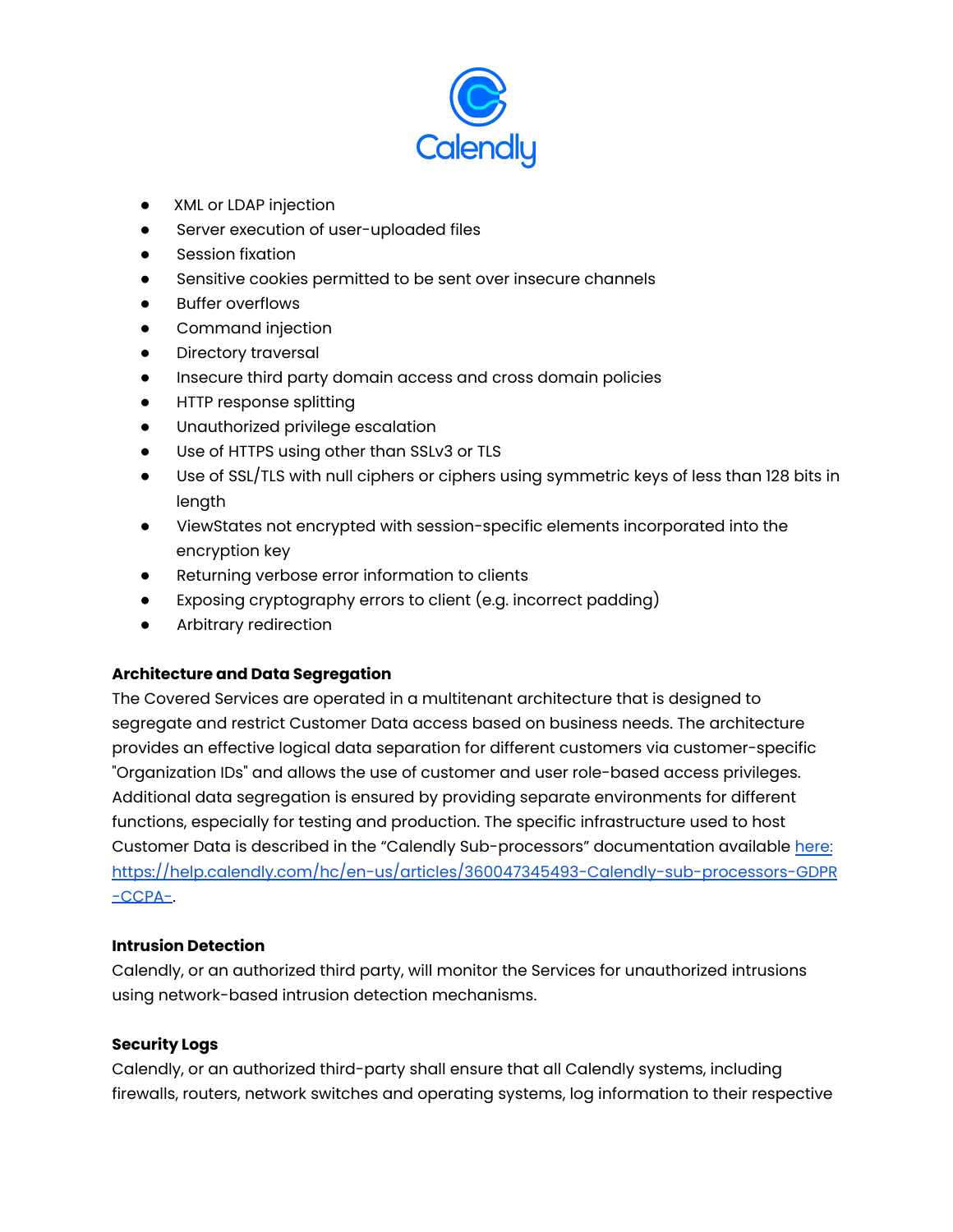

system log facility or a centralized syslog server (for network systems) in order to enable the security audits referred to herein.

#### **Incident Management**

Calendly maintains security incident management policies and procedures, including detailed security incident escalation procedures. Calendly will promptly notify Customer in the event Calendly becomes aware of a confirmed unauthorized disclosure of Customer Data. Calendly will follow incident management procedures as defined in Calendly Data Processing Addendum

#### **Right to Audit Security Procedures**

Following any notice from Calendly to Customer of an actual or reasonably suspected unauthorized disclosure of Customer Data, Customer shall have the right to conduct, with reasonable prior written notice, under reasonable time, place and manner conditions, pursuant to appropriate confidentiality and technical restrictions, and at its own expense, an audit of Calendly's systems, policies and procedures relevant to the security and integrity of Customer Data.

Additionally, (i) upon Customer's reasonable belief that Calendly is not in compliance with its security policies and procedures under the Agreement regarding Customer Data; or (ii) if such audit is required by Customer's governmental regulators, Customer may conduct, either itself or through a third party independent contractor selected by Customer at Customer's expense, an audit and review of Calendly's architecture, systems and procedures used in connection with the Services. Calendly will contribute to such audits by providing SOC 2 reports and security questionnaires in accordance with this section and the Additional Terms for Audits in the paragraph below. Audits and reviews conducted pursuant to (i) and (ii) above may be conducted up to one time per year, with one week's advance notice. Upon Calendly Request, after conducting an audit, Customer shall notify Calendly of the manner in which Calendly does not comply with any of the security, confidentiality or privacy obligations herein, if applicable. Upon such notice, Calendly shall use commercially reasonable efforts to make any necessary changes to ensure compliance with such obligations. Any audits described in this Section shall be conducted during reasonable times and upon reasonable advance notice to Calendly and shall be of reasonable duration and shall not unreasonably interfere with Calendly's day-to-day operations. In the event that Customer conducts an audit through a third party independent contractor, such independent contractor shall be required to enter into a non-disclosure agreement containing confidentiality provisions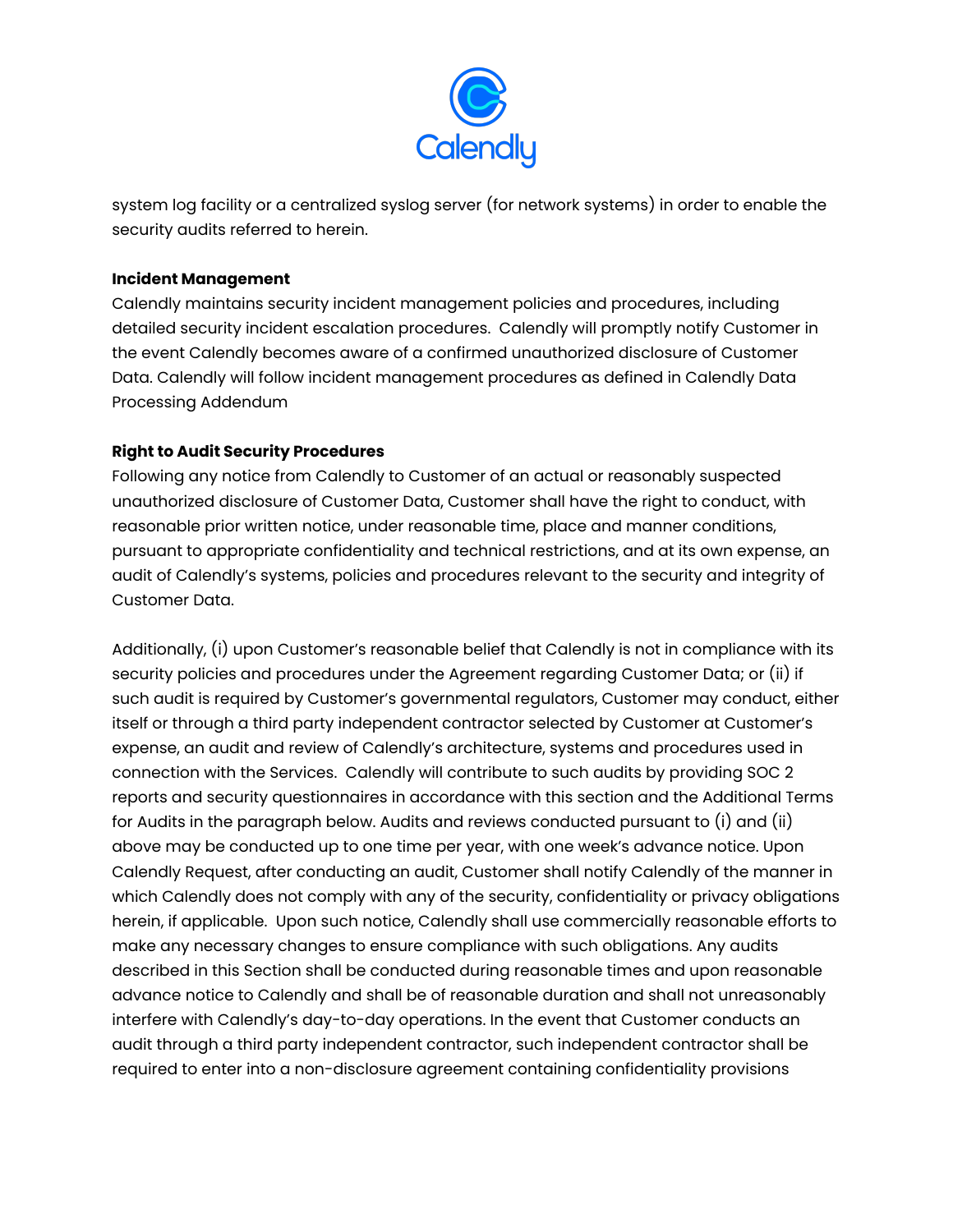

substantially similar to those set forth in the Agreement to protect Calendly's proprietary information.

#### **Additional Terms for Audits**

Customer may conduct an audit to verify Calendly's compliance with its obligations under this Agreement and Exhibit E by reviewing the security documentation (which reflects the outcome of audits conducted by Calendly's third party auditor) unless otherwise required by governmental regulators. Customer must send any requests for reviews of the SOC 2 report to Calendly's security team by contacting support@calendly.com.

Following receipt by Calendly of a request, Calendly and Customer will discuss and agree in advance on: (i) the reasonable date(s) of and security and confidentiality controls applicable to any review of the SOC 2 report; and (ii) the reasonable start date, scope and duration of, and security and confidentiality controls applicable to any audit. If Calendly spends more than four (4) hours assisting Customer in the performance of an audit, Calendly may charge a fee for each additional hour (based on Calendly's reasonable costs) for any audit in accordance with this Agreement. Calendly will provide Customer with further details of any applicable fee, and the basis of its calculation, in advance of any such audit.

#### **SOC 2 Report**

Subject to reasonable confidentiality obligations consistent with generally accepted industry practices regarding the report, once per year during the term of the Agreement Calendly will, upon request, provide Customer with a SOC2 Report.

#### **Physical Security**

Calendly's data centers have an access system that controls access to the data center. This system permits only authorized personnel to have access to secure areas. The facility is designed to withstand adverse weather and other reasonably predictable natural conditions, is secured by around-the-clock guards, biometric access screening and escort-controlled access, and is also supported by on-site back-up generators in the event of a power failure.

#### **Reliability and Backup**

All networking components, SSL accelerators, load balancers, Web servers and application servers are configured in a redundant configuration. All Customer Data is stored on a primary database server that is clustered with a backup database server for redundancy. All Customer Data is stored on carrier-class disk storage using RAID disks and multiple data